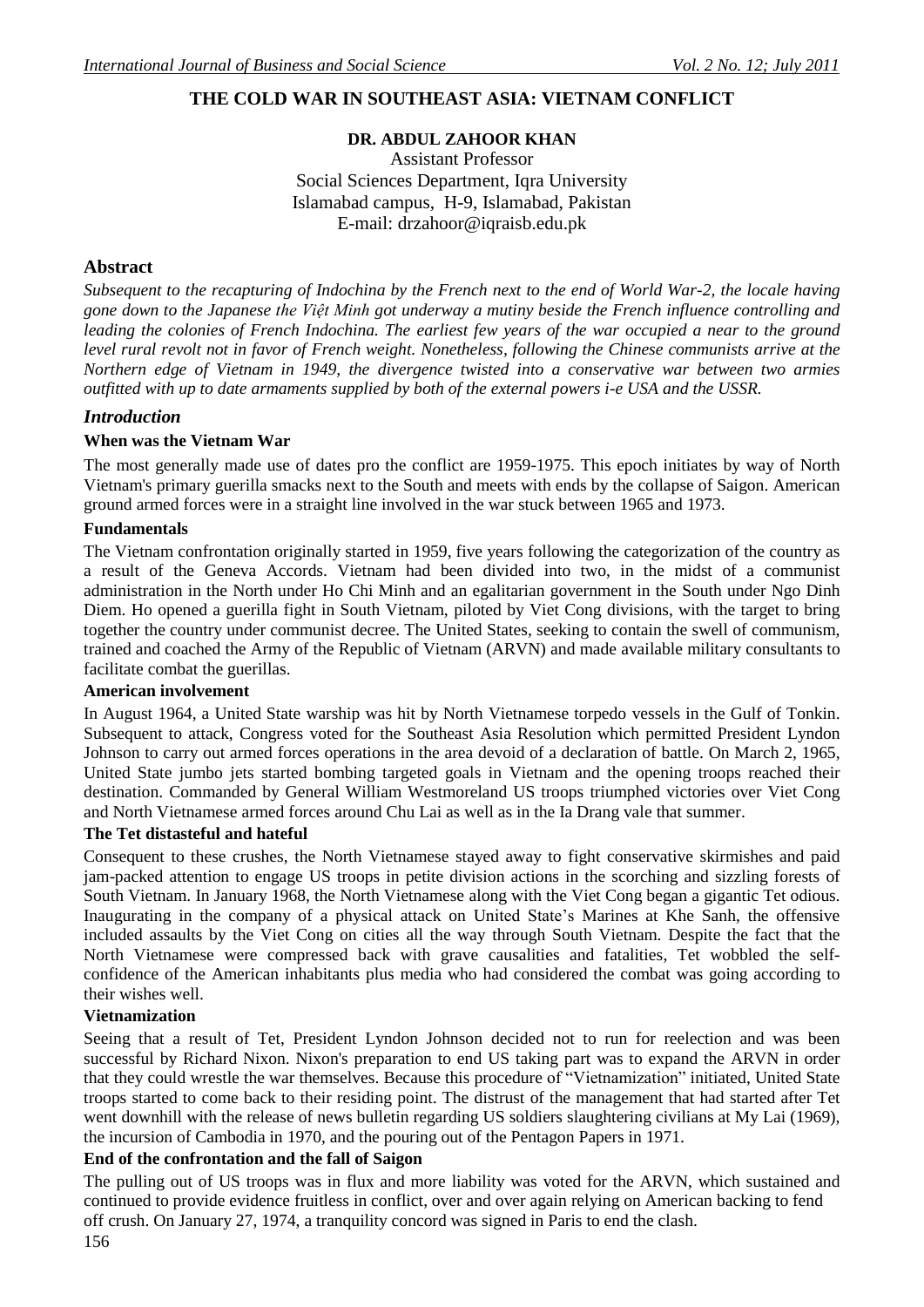By March of that year, American battle troops had left the land. Following a brief era of calm and stillness, North Vietnam recommenced violent behaviors in overdue 1974. Pushing from end to end ARVN forces with no difficulty, they took into custody the Saigon on April 30, 1975, forcing South Vietnam's lay down her arms and bringing back the country together.

## **Sufferers and victims**

United States got 58,119 exterminated, 153,303 wounded, and 1,948 misplaced in stroke South Vietnam had 230,000 slaughtered in addition to 1,169,763 injured (projected) North Vietnam had 1,100,000 eradicated in battle (expected) and a mysterious figure of injured

## **Fundamental Personnel**

- Ho Chi Minh Communist chief of North Vietnam till his of death in 1969.
- \* Vo Nguyen Giap North Vietnamese general who thought-out the Tet and Easter Offensives.
- General William Westmoreland and General Creighton Abrams Commanders-in-chief of United State's forces in Vietnam, from1964-1968 and 1968-1973, respectively.

## *Historical Panorama*

Events during World War II had profound effects on the development of the Vietnamese Revolution. In June 1940, Germany defeated France and in the unoccupied sector of the country an extremely conservative government based in the town of Vichy assumed power. The Vichy regime collaborated with the Nazi Germans and their allies, the Japanese, when the latter became interested in occupying Indochina to exploit its agricultural and mineral resources and to use it as a staging area for troop deployments elsewhere. The Vichy government allowed Japan to occupy Indochina in September 1940. But the Japanese left the French colonial administration, armed forces, and French-controlled Vietnamese colonial militia intact. Thus the French were able to maintain a repressive stance toward Vietnamese rebels, smashing a Communist-organized uprising in Cochin China in late 1940.**[1]** The Japanese presence did, however, gradually weaken French control. And on March 9, 1945, for specific political and military reasons, the Japanese attacked French colonial forces and most French units surrendered within twenty-four hours. The ability of the Japanese, an Asian people, to dictate to the previously allpowerful French and cast them aside at will had a significant effect on many Vietnamese. Just as the French conquest had destroyed the concept of a heavenly mandated, immutable Confucian system, the Japanese victory annihilated the myth of European racial superiority. Many more Vietnamese were thereafter encouraged to resist the French actively.

During the period of joint Japanese-French occupation, the two imperialist powers competed for Vietnamese loyalty and each actually tried to arouse and rally Vietnamese nationalism to its side. The Japanese claimed they were assisting in the liberation of a fellow Asian people from European imperialism and trained and armed several Vietnamese youth militias (soon infiltrated and won over by the Viet Minh) and also armed the political-religious sects, the Cao Dai and the Hao Hao. The Japanese policy appears to have been part of a plan to make use of armed Vietnamese allies in the event of an Allied invasion of Indochina. The French, for their part, expanded the Vietnamese educational system (supposedly to provide more technicians, professionals, and administrators to make Vietnam increasingly self-sufficient in these personnel categories) and organized the Sports and Youth program, which recruited and organized tens of thousands in the spirit of Vietnamese nationalism. This policy backfired: Many of the young people whose nationalism and facility with group activities were increased through the Sports and Youth program soon joined the Viet Minh, recognizing it as the only valid and competent vehicle through which to express their patriotic fervor.**[2]**

While some Vietnamese supported the Japanese, and others, mostly among the 10 percent Catholic minority and the wealthy landowners, continued to support the French, the Viet Minh opposed both imperialist intruders. Under the military leadership of former history teacher Vo Nguyen Giap, the Viet Minh began to educate peasants politically and organize them in the northern highlands of Vietnam. Giap and other Viet Minh leaders, who had been exposed to Chinese Communist concepts of "people's war" and who, in their own history, had repeatedly witnessed the defeat of urban or lowland insurrections against the French, realized that a key element in gaining independence would be the establishment of secure base camps in the northern mountains, where tanks and heavy weapons would be of little use to the enemy. Giap's plan for a people's war called for obtaining the support of the people in base area regions and developing intensely motivated revolutionary soldiers before fighting began. According to this approach, revolutionary combatants, highly committed to the goal of establishing a more just moral, social, economic, and political order, would constitute the fighting arm of a mobilized supportive population. Such a combination could conceivably overcome the imperialist's advantage in weaponry.**[3]**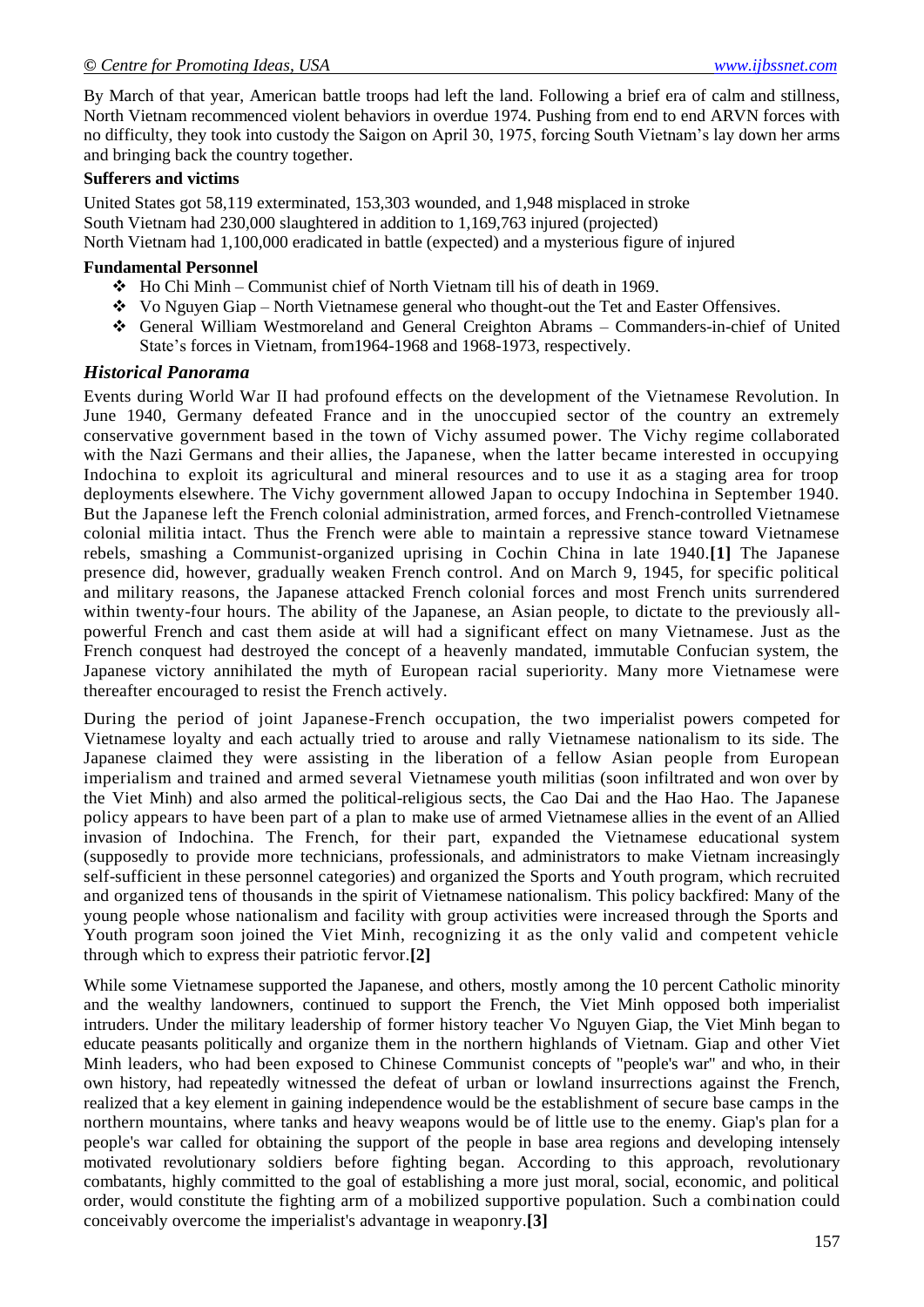ICP activists won the support of many of the Tay and Nung tribal peoples, who lived in a mountainous region extending from northern Vietnam to southern China. Leaders of these groups were hostile toward the French, who had intervened in their affairs, and many were favorably inclined to the ICP's program because relatives in China, having already been in contact with Chinese Communist activists, had told them of the perceived benefits for most peasants of Communist-led revolution. Support from the Tay and Nung, several of whom became prominent generals in the Viet Minh army, and from other minority groups in the northern Tonkin highlands was a key factor in constructing secure base areas within which the Viet Minh could organize and train a revolutionary armed force.**[4]**

As World War II continued, the Viet Minh network expanded throughout most of Vietnam. Even groups tolerated or encouraged by the Japanese or the French, such as the Advanced Guard Youth militia in Cochin china (transformed by the Japanese from the French-sponsored Sports and Youth movement into a paramilitary group and the University of Hanoi Student Association in Tonkin, affiliated with the Viet Minh. The success of the Viet Minh and the wide popular support it enjoyed were soon obvious to the nations fighting against Japan. GMD military leaders in southern China recognized the Viet Minh as the only effective countrywide anti-Japanese intelligence and resistance network in Vietnam and worked with the Viet Minh despite its Communist leadership. U.S. military forces came to a similar conclusion and air dropped weapons, along with Office of Strategic Services (OSS, predecessor of the CIA) advisers, to Giap's forces.**[5]** The presence of U.S. advisers indicated to some Vietnamese that the United States actually supported the Viet Minh's goal of attaining national power, further improving the movement's appeal to Western-educated Vietnamese.

## *Civil waywardness*

The conditions for revolutionary insurrection improved dramatically in March 1945 when Japanese forces, anticipating a possible Allied invasion, imprisoned the French colonial administration and captured or routed French military forces. The advantage for the Viet Minh was that the repressive French colonial apparatus in the countryside was destroyed without its being replaced by Japanese forces. For the next five months, "the most important period in the history of the ICP"<sup>[6]</sup>, the Viet Minh were relatively unimpeded in their organizational and mobilization efforts. During this period, Viet Minh military forces expanded rapidly. In the northern provinces of Tonkin, local authorities who had previously served the colonial administration threw their support to the Viet Minh or fled to areas under Japanese control or, in some cases, were assassinated as collaborators of foreign imperialists. By August 1945, the Viet Minh had secured control of six Northern provinces in Tonkin and had as many as 5,000 men and women under arms (to increase to 75,000 within a year and more than 350,000 by the early 1950s). The movement also had a countrywide network of 200,000 Viet Minh activists, led by the ICP, which had 5,000 members (it was also rapidly expanding). The Viet Minh's membership was many times greater than the 5,000 to 10,000 estimated to be associated with the largely elite urban, foreign-sponsored, alternate "nationalist" groups of the period.**[7]**

Acts of terrorism, such as assassinations, were characteristic of several political groups in Vietnam, not just the Viet Minh. The previously discussed VNQDD (both the original and later versions) and a number of other organizations used terror against Viet Minh activists and sympathizers. The French, for their part, had used terror in various forms, including mass executions and aerial and artillery bombardments of civilians, to control the Vietnamese for decades. The Viet Minh violence tended to be selective. Targets were usually individuals who were clearly identifiable as agents of the colonial regime or colonial military or police personnel. The acts were terrifying to the small category of Vietnamese who shared the collaborationist characteristics of the victims. But the violence was intended to win popular support from the majority of the population who had suffered hardships and the loss of friends and family members due to French, as well as Japanese, imperial policies and who longed to strike back and win a truly independent Vietnam.**[8]**

At about the same time as the Japanese overthrow of the French administration, a terrible famine reached its height in parts of Tonkin and northern Annam. At least several hundred thousand and possibly over 1 million of Tonkin's 1945 population of 8 million perished. The food shortage was in part due to unusually heavy rainfall, which caused flooding of many cultivated areas, and to. Allied bombing, which reduced the rice shipments sent from the Mekong Delta to relieve the starving north. But the famine was blamed primarily on the French and the Japanese. The Japanese had presented the French with a quota of the rice production to feed troops; the French authorities then demanded the rice from the northern peasants (who barely produced enough for their own needs). The Japanese also directed the French to require the planting of industrial use crops, such as peanuts, other oilseed crops, and cotton, in place of some food crops.**[9]**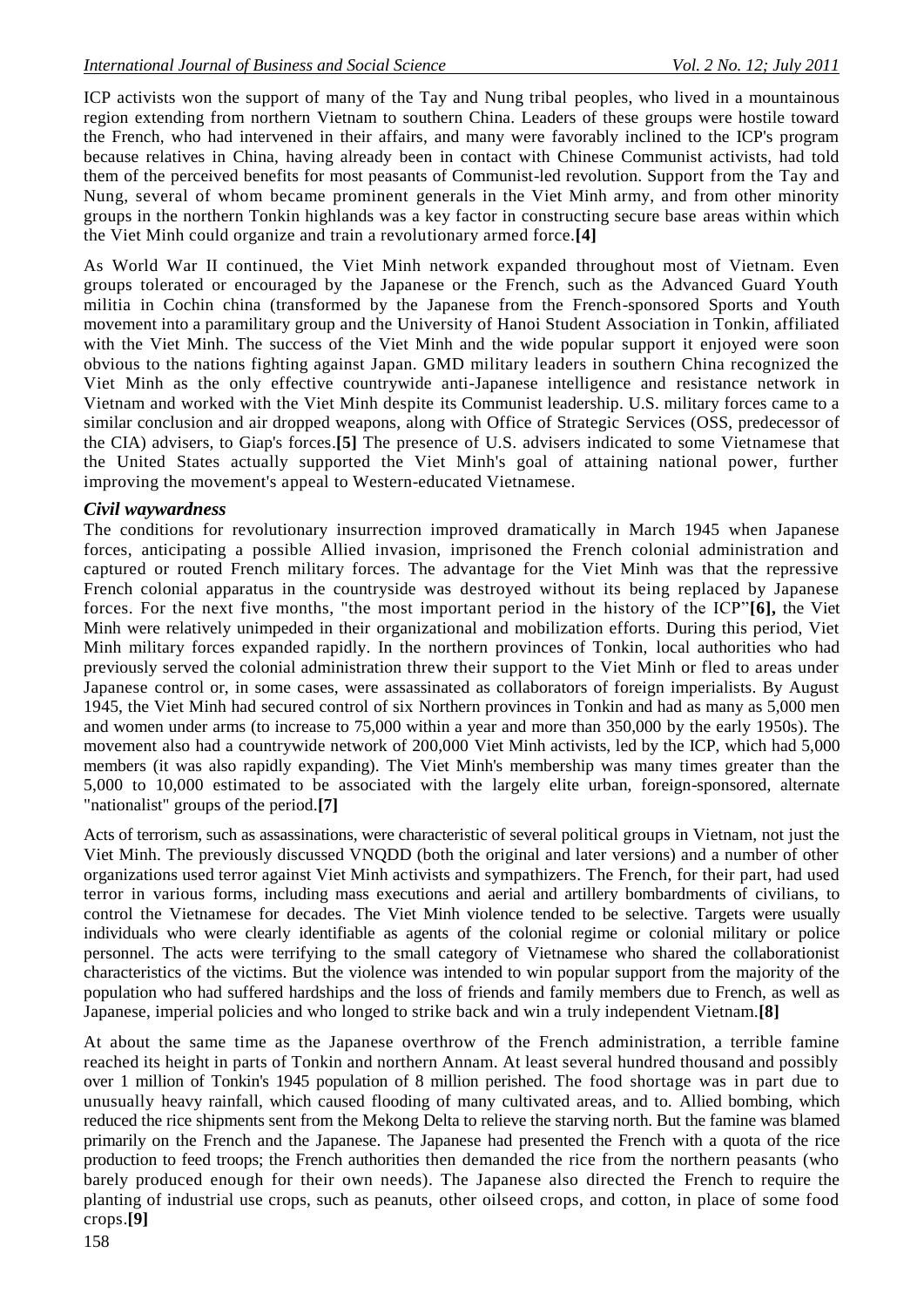The Viet Minh organized peasants and attacked landlord and Japanese grain storage buildings, rationing out what they found. The famine greatly intensified hostility in the countryside toward both the French and the Japanese and increased respect and support for the Viet Minh. By summer 1945, the Viet Minh were immensely more powerful and had more popular support than any of the other Vietnamese groups who labeled themselves nationalists despite their foreign sponsorship. Besides the flaws listed previously, the anti-Viet Minh groups generally lacked charismatic or heroic leadership and put forth ideologies and programs that were very narrow in scope and unappealing in content. They basically offered the Vietnamese people the concept of a partially independent Vietnam run by a foreign-educated urban elite under the sponsorship of China, Japan, or France (depending on the particular clique). Furthermore, their programs contained virtually no proposals for improving the social and economic conditions of the majority of Vietnamese (largely because to do so would endanger the economic interests of the small but relatively wealthy classes they represented or the interests of the foreign countries that sponsored them or both). The Viet Minh, in contrast, offered not only genuine nationalism (an independent Vietnam controlled by Vietnamese) but also a plan for redistribution of wealth in favor of the nation's majority. Since their program embodied the aspirations of most of the rural population and much of the urban working class, the Viet Minh fostered the participation of peasants and workers in local government as well as in local chapters of the mass organizations.

Maximally favorable conditions for a revolutionary uprising developed suddenly on August 15, 1945, when Japan surrendered shortly after two of its cities were destroyed by atomic bombs. At this point, with French troops still incarcerated and the Japanese demoralized and unlikely to resist the efforts of another Asian people to seize their independence before the return of European imperialists, the insurrection was ready. By mid-August (before the Japanese surrender) many villages surrounding Hanoi were under Viet Minh control and the stage was set for the "August revolution." In the major cities, leaflets urging reparations for insurrection were circulated, movies and plays were interrupted so that announcements could be made concerning the Rational liberation struggle, and the flag of the Viet Minh with its gold star and red background suddenly appeared flying from prominent buildings throughout the country.**[10]** On August 18 the insurrection began. For the next ten days, uprisings swept the Viet Minh and allied groups into power in sixty-four major cities in Vietnam, including Hanoi on August 19, Hue on August 23, and Saigon on August 25. In essence, the Japanese turned Vietnam over to the Viet Minh without violent resistance.**[11]**

In the Tonkin and Annam regions, the Viet Minh met little in the way of organized opposition from other Vietnamese political groups. The situation was more complicated in Saigon and the rest of Cochin China. The Viet Minh won over the support of the Japanese armed youth militias. But there also existed the armed political-religious sects, which had organization and popular support in certain areas of the Mekong Delta, and the Trotskyite Communists, who had no network of mass organizations but enjoyed some popular support.**[12]** Consequently, the insurrection in Saigon involved an alliance of several groups, in which the Viet Minh was most prominent. But the coalition proved unstable, and participants soon began to feud among themselves. Cochin China, which had been under French rule the longest of the three regions, also had a well-organized pro-French party, the Constitutionalists. This group desired to maintain close ties with France.<sup>[13]</sup> In the weeks that followed the "August revolution." scores of Vietnamese were assassinated, usually by fanatical members of rival groups. Those groups with limited membership and little mass organization or popular support could not survive the loss of a few prominent figures. But the Viet Minh could endure terrorist acts directed against it precisely because it had thousands of members, a resilient organizational structure, and widespread popular support.

On August 30, after representatives of the pro-Viet Minh Students Association of the University of Hanoi petitioned the figurehead emperor, Bao Dai, to support the revolution, the latter abdicated in favor of the Viet Minh provisional government. Two days later, on September 2, Ho Chi Minh addressed several hundred thousand people at a Hanoi rally to proclaim Vietnam's Declaration of Independence and announce the establishment of the Democratic Republic of Vietnam. No other nation at that point recognized Vietnam's independence. The victorious Allied powers instead decided to occupy Vietnam. British and Indian troops (under British control) entered the southern half of Vietnam, while approximately 125,000 anti-Communist Chinese GMD troops were sent into the northern half of the country. In late September 1945, the British commander in Saigon rearmed the 1,400 French soldiers the Japanese had arrested there in March. In a surprise move the French troops quickly seized the city's government buildings and with British assistance drove the Viet Minh from Saigon. In October an additional 25,000 French troops arrived and reoccupied all the major cities in Cochin China.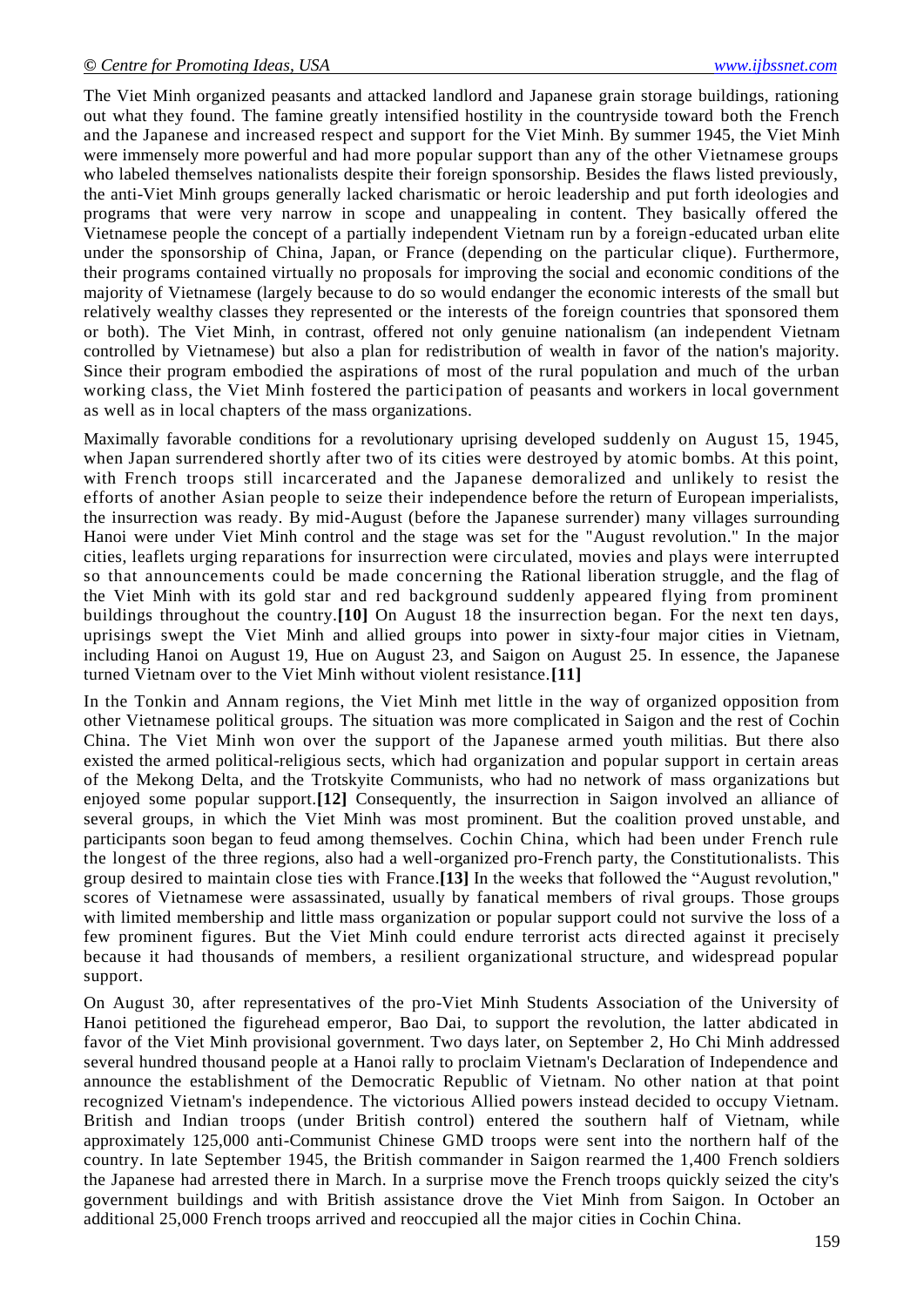In the northern part of Vietnam, the Viet Minh resorted to bribing Chinese commanders (with gold from rings and other jewelry donated by thousands of Vietnamese) to prevent repression of their new government. And in December 1945, elections were held for national assembly in Tonkin and Annam; the Viet Minh appeared to receive about 90 percent of the vote. French military authorities refused to allow elections in Cochin China, where almost 25 percent of Vietnam's 1945 population of 22 million resided. The national assembly elected Ho Chi Minh president. Ho, asserting his intention to create a government of national unity, included Socialists and Catholic politicians as well as Communists among his cabinet ministers.**[14]** To Ho the Chinese presence in the north represented a greater danger than the French reoccupation in the south. China had long threatened Vietnam with its immensity and power. It appeared that Ho, lacking any significant international support for immediate independence, would have to take the risk of making a deal with the French, the more distant imperialist power, to get the Chinese out.

As Ho put it, "Better to sniff a bit of French shit briefly than eat Chinese shit for the rest of our lives".**[15]** In a move evidently intended to gain greater acceptance of their movement by the GMD Chinese and the French, the members of the ICP publicly dissolved their organization in October 1945 (although the Party continued to function covertly through its extensive and still intact social network). The party was formally reestablished in 1951 as the Vietnamese Communist party (officially labeled the Vietnam Labor party). Early in 1946 the Chinese decided to withdraw and allow the French to reenter northern Vietnam, provided that the French relinquish their colonial claims to territory within China. The Viet Minh government agreed to allow the French to reintroduce military forces into northern Vietnam on the condition that these units are withdrawn in five years. The French were to grant Vietnam independence within the framework of the so-called French Union, which would keep Vietnam economically associated with France.**[16]** The future status of the southernmost part of Vietnam, Cochin china, was a major point of contention.

Neither the French nor the wealthy Vietnamese residents of this region wanted unification with the other parts of Vietnam, whereas the Viet Minh demanded that Cochin China be joined to the middle section of Vietnam (Annam) and the northernmost section (Tonkin) in one independent Vietnamese state. The compromise was an agreement to hold a referendum in which the people of Cochin China would vote either to unify with the other parts or to remain separate. The Viet Minh were certain the majority would vote for unification. But the Cochin China colonial administration, ignoring the pledge of French government, refused to hold the referendum. Tensions continued to rise. The government of France, despite its leftist slant, was staunchly nationalistic and interested in restoring French pride through reclaiming imperial territory. The French, subjugated so recently by the Germans, were now attempting to reestablish their national machismo by reasserting domination over the colonies. On November 23, 1946, a dispute over who controlled customs collections in the Port of Haiphong precipitated skirmishes between Viet Minh and French units. French naval forces opened an artillery bombardment of the city, resulting in hundreds, perhaps thousands, of deaths.

# **The French Indochina War: 1946-1954**

The French proceeded to seize major cities and towns and to build a colonial Vietnamese militia of more than 300,000 to help fight the Viet Minh. But the local allies of the French were largely composed of the most Europeanized Vietnamese, some anti-Vietnamese members of minority groups, the political-religious sects in the south, and the Binh Xuyen criminal "mafia," which controlled much of the Saigon-area drug business and organized prostitution. France's military leaders, however, anticipated that their professional army and much superior firepower would bring them victory in only a few weeks. But the Viet Minh chose to fight largely on terrain that reduced the effectiveness of the French advantage in weaponry. Throughout the war with the French (and later in the war with the United States) the Vietnamese revolutionary forces, in addition to the small-unit harassment tactics characteristic of guerrilla warfare, often employed the technique of attacking many widely dispersed targets simultaneously, forcing the enemy to scatter his forces. Then, when possible, revolutionary forces would use large units to attack individual positions that had been drained of manpower to meet attacks elsewhere. The Viet Minh usually enjoyed popular support in the areas of military operation and were more highly motivated than the typical Vietnamese who fought alongside the French, often as a mercenary. At the beginning of the war the Viet Minh emphasized the goal of winning independence in an attempt to unite as many people as possible from all social classes in support of the Communist-led forces confronting the French. Rather than alienate potentially patriotic landlords and rich peasants by giving some of their land to poor peasants, the Viet Minh delayed land redistribution in the areas they controlled throughout most of the war.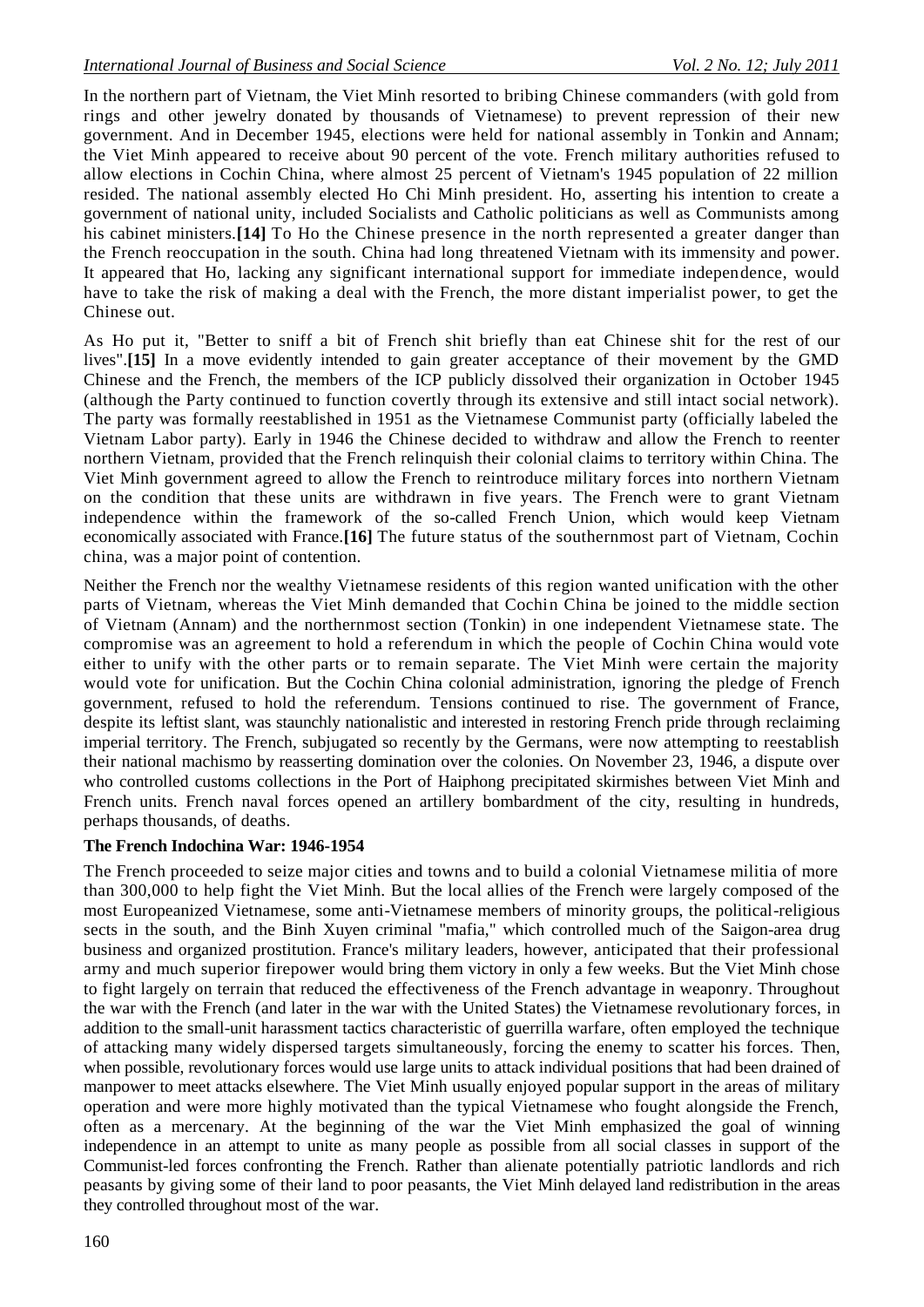The Viet Minh rural economic policy until 1953 was to leave landownership patterns relatively intact while easing the economic burdens of the poor by reducing the rent that landlords could charge for land parcels cultivated by tenant farmers. But the Viet Minh promised the poor that the anti-imperialist struggle against the French would also be antifeudalist and eventually result in both a transfer of much of the land owned by landlords to the landless and nearly landless peasants and the destruction of landlord political dominance in the countryside. And in the later stage of the war the demands of the poor for landownership and the need for their increased involvement in the revolutionary effort as combatants and in transporting by foot large quantities of ammunition and other equipment prompted the Viet Minh in 1953 to begin significant land redistribution in much of the countryside.**[17]** Realizing they were badly in need of a legitimate nationalist image for their Vietnamese supporters, the French invited back the ever opportunistic Bao Dai to resume the role of emperor in a partially "independent" French-sponsored Vietnamese state in which Frenchmen continued to control, among other things, the country's economy and arm. The men willing to serve the French in Bao Dai's cabinet were characterized by a U.S. diplomat in Hanoi in 1952 as "opportunists, nonentities, extreme reactionaries, assassins, hirelings, and, finally, men of faded mental powers".**[18]** 

As Communist-led rebellions began to develop in Laos and Cambodia with Viet Minh assistance, the French allowed non-Communist governments in these countries to declare independence from France in 1953. By the 1950s the French were experiencing extreme difficulties in Indochina. After the 1949 culmination of the Chinese Revolution, China began to provide the Viet Minh with valuable assistance, such as training services and shipments of weapons, including artillery. The French economy could not support the war effort, and consequently, the United States, determined to help the French succeed in defeating the Communist-led Viet Minh, was paying 78 percent of the cost of the war at its conclusion, including Bao Dai's \$4 million per year "stipend".**[19]** The French military was eventually losing more officers in combat than were being graduated from the nation's main military academy. And army morale was deteriorating, not only because of battlefield losses, but also because much of the French public turned against the war. In 1953 both the French and the Viet Minh were considering negotiations to end the fighting. But each side sought a final battlefield triumph that would give it the stronger bargaining position. General Giap, commander of the Viet Minh forces, had sent three divisions toward Laos, taking the village of Dienbienphu on the Vietnamese Laotian border.

French commanders, eager to protect the pro-French Laotian government from the Viet Minh, decided to recapture the town and then use it as a fortress from which to attack Viet Minh base camps. Despite its remote location, the French were confident aircraft, if necessary could supply it. The first of 12,000 French paratroopers entered 'Dienbienphu in November 1953. Simultaneously, 50,000 Viet Minh, including artillery, anti-aircraft, and engineering units, moved to encircle them. In March 1954, Viet Minh forces attacked and quickly destroyed French artillery bases and the airfield. The Viet Minh then closed in by digging tunnels and trenches ever closer to French positions. In desperation, the French appealed unsuccessfully to the United States for heavy bomber attacks to break the siege. On May 7, 1954, the day the Geneva negotiations to settle the fighting in Indochina convened, the Viet Minh's red and gold banner was raised over the French command center at Dienbienphu.

#### **The 1954 Geneva Concordats On Indochina**

As the Geneva Conference opened, the Viet Minh were in control of most of the countryside in the northern two-thirds of Vietnam, with base camps, sizable "liberated" areas, and large forces active in the remaining southern third of the country.**[20]** The Viet Minh concluded they had won the war and expected essentially to negotiate terms for the French departure. But they did not anticipate the compromise stance that would be taken by the two Communist giants. The USSR leadership was attempting to establish better relations with the West after the death of Stalin in 1953 and avoided pushing for a settlement favorable to the Viet Minh. And the Chinese had taken 1 million casualties in fighting against U.S. forces in Korea and were determined not to risk another violent confrontation. Both the USSR and China pressured the Viet Minh to settle for a partial victory.**[21]** The key provisions of the Geneva settlement included a *temporary* division of Vietnam at latitude 17 degrees north—the 17th parallel (which explicitly was not to be viewed as a national boundary). French military units were to be withdrawn south of this line and Viet Minh forces to the north. No foreign military forces were to be introduced into Vietnam. And in a provision by which the post-French Saigon regime refused to be bound, the settlement stipulated that elections were to be held throughout Vietnam in 1956 *to unify*  the entire country under one government.**[22]** The fulfillment of the terms of the Geneva Accords was to be supervised by a commission composed of observers from Canada, India, and Poland.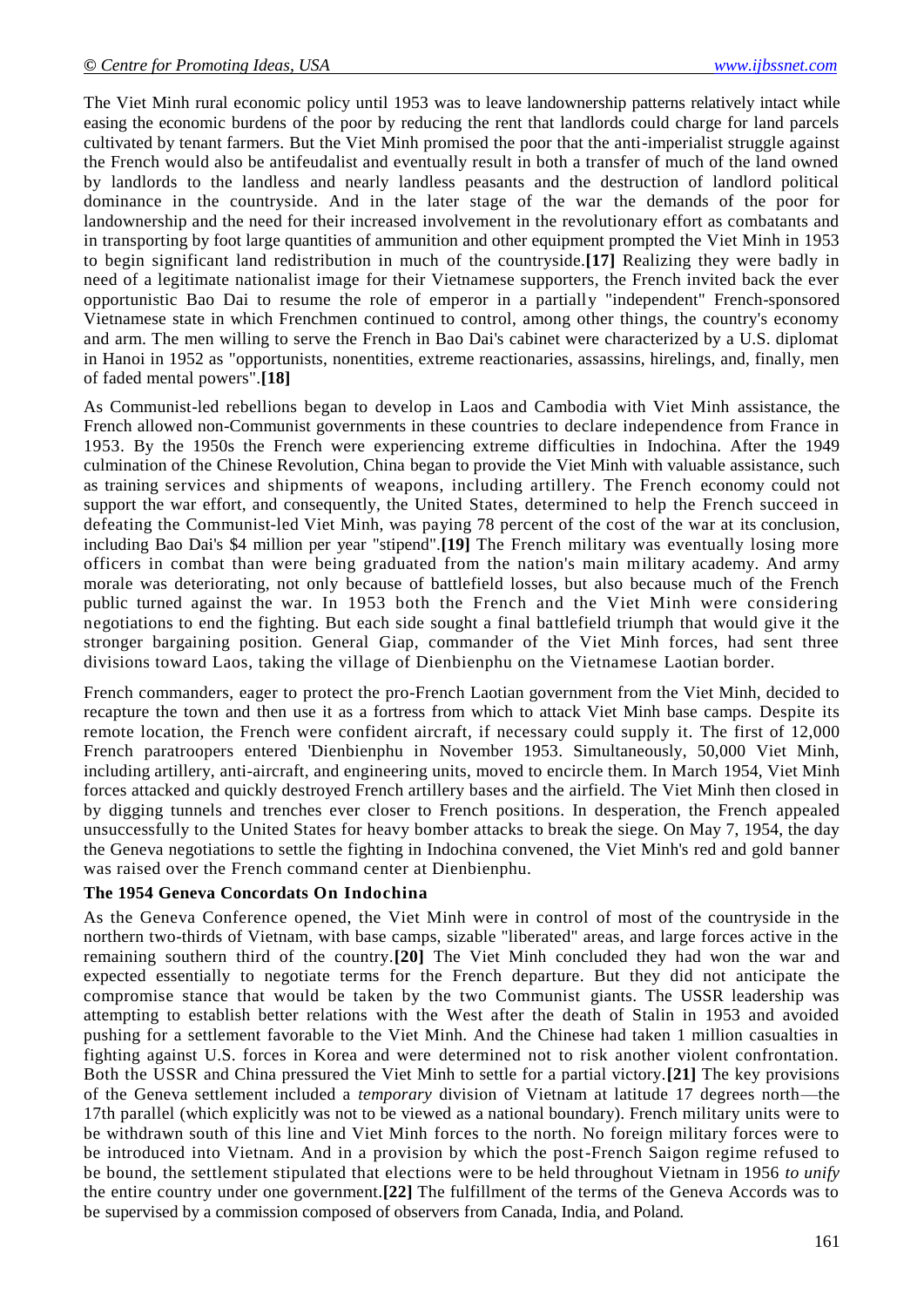During a 300-day "regroupment period," about 900,000 Vietnamese moved south of the 17th parallel (about two-thirds were Catholics fearing Communist persecution and encouraged by CIA-supplied leaflets stating, "Christ has gone to the South," while the rest were largely businessmen and employees of the French); approximately 87,000 Viet Minh combatants and 47,000 civilians headed north.**[23]**

## **U.S. Involvement in Vietnam: 1954-1975**

The U.S. decision to provide aid to the French in Indochina was based, in part, on the conception of a monolithic Communist movement expanding outward from its "origin" in European Russia. In this formulation, Communist China represented the success of "Communist aggression" against China, and Ho Chi Minh and the Viet Minh represented a new Communist aggression against Vietnam (supposedly directed from China). Ignoring the nationalistic character of the Viet Minh movement and the fact that Vietnam's unique history and political and economic characteristics had brought about an essentially non exportable revolution (except, in a sense, to the two smaller countries that had also been components of French Indochina), the Eisenhower administration resolved to stop the "spread of communism."

## **President Diem: An Anti-Communist Leader**

An important aspect of the plan to prevent the southern part of Vietnam from reuniting with the north was the selection of a leader for the south who was both an anti-Communist and recognized as a nationalist. The anti-Communist leader chosen for South Vietnam was Ngo Dinh Diem. Diem was born to a wealthy Catholic family at Hue in 1901 and attended the French School of Administration in Hanoi, where he finished first in his class. He rose rapidly through governmental ranks and in 1933 was appointed minister of the interior to Emperor Bao Dai. He subsequently resigned because of French interference in his official duties. This action earned him the reputation of being a Vietnamese patriot within Vietnam's elite circle of middle- and upper class anti-Communist nationalists. Diem, who at one time considered becoming a priest, was a religious ascetic throughout his life. His conception of holding and exercising political authority was akin to the absolute power exercised by Vietnam's ancient emperors and "concepts of compromise, power-sharing and popular participation" were alien to him. The Viet Minh captured Diem in 1945 and sent him to a remote village for six months. In 1946 Ho Chi Minh offered him a governmental position, but he refused to work with Communists and he blamed the deaths of a brother and a nephew on the Viet Minh. In 1950, after residing for four years in seclusion at Hue, he left Vietnam and eventually settled at the Mary knoll Seminary in Lakewood, New Jersey. Diem came to the attention of the influential Catholic leader Cardinal Spellman and was later accepted by the Eisenhower administration as a possible anti-Communist leader for the southern part of Vietnam.

In July 1954 Diem was appointed prime minister of South Vietnam by emperor Bao Dai and quickly returned to Saigon. By 1955, the Eisenhower administration was pouring economic assistance and military aid into South Vietnam and reorganizing and training the men who had served in the French colonial armed forces into what was eventually called the Army of the Republic of Vietnam (ARVN). The weapons and military advisers the United States sent to Vietnam were in direct violation of the Geneva Accords. During the same year, Diem consolidated his power by intimidating and bribing the leaders of the political-religious sects and through military action against the French-supported Binh Xuyen organizedcrime group. He also turned on Bao Dai, eliminating the position of emperor through a rigged referendum in October 1955.**[24]** Diem decided not to hold the reunification elections scheduled for because he, like virtually everyone else, realized that Ho Chi Min and the Viet Minh would almost certainly win.**[25]** Diem's police even helped burn the Geneva commission's office in Saigon.

He proceeded to launch the fierce Denunciation of Communists Campaign, in which thousands of Viet Minh supporters, relatively unprotected since most of the revolutionary soldiers had gone north as called for by the Geneva Accords, were arrested and imprisoned. Many were tortured to obtain information about their compatriots and some were killed. Morale among Viet Minh sympathizers in the south deteriorated because the government in the north would not immediately give consent for armed resistance to Diem's repression. Without effective means of defense against persecution, membership in the southern branch of the Vietnamese Communist party declined to about 5,000 in 1959. Ho Chi Minh and the government of the Democratic Republic of Vietnam in the north were hesitant to consent to a renewal of armed revolutionary conflict in the south. Among their reasons was the hope that international pressure would eventually force the Diem regime to hold the reunification elections. The leaders in the north clung to this increasingly remote possibility because they anticipated the devastation a war with the United States would bring. They also were unsure of what assistance the USSR and China would be willing to provide in the event of large-scale U.S. intervention.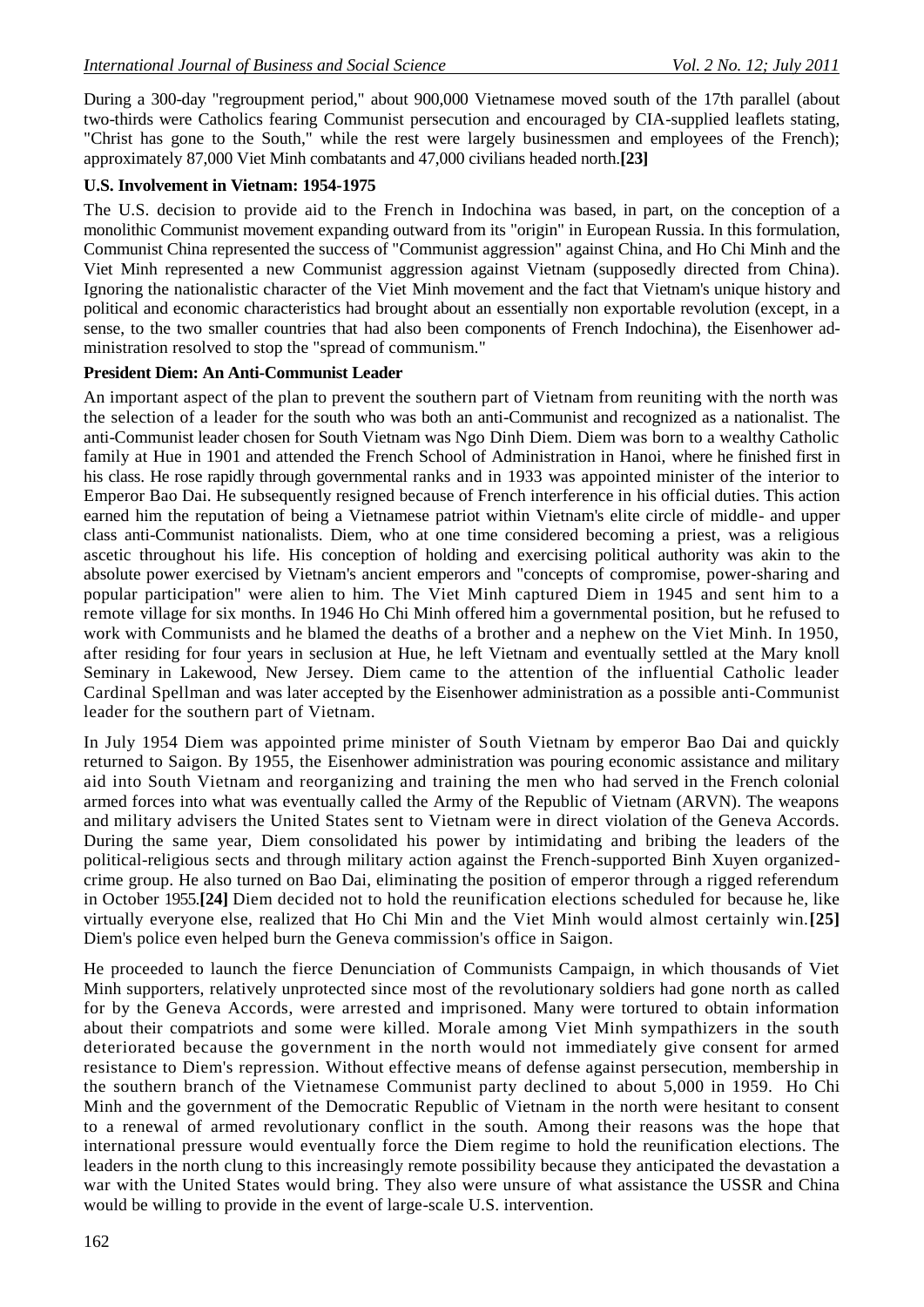This apprehension was in part prompted by the Soviet Union's startling 1957 proposal that both North and South Vietnam be admitted to the United Nations, in effect granting recognition to the south as a separate nation. Ironically, the United States helped kill this measure at the time because it objected to the implied recognition of the government of North Vietnam.**[26]** The North Vietnamese government also became preoccupied in the mid-1950s with the mishandled land-reform program, which had been designed largely by urban Party leaders and had created chaos in parts of the north. The planners selected mainly poor, semiliterate rural youth to implement the reform at the village level. These young zealots, often recruited from the revolutionary army, had thrown the countryside into an uproar by organizing other poor peasants to denounce landlords for past crimes, such as collaborating with the French and exploiting the poor. Seized lands were distributed to 75 percent of the region's peasants. But 5,000-15,000 landlords and "collaborators" were killed by peasants who blamed them for the deaths of loved ones and other past hardships.**[27]**

Distressed by disruptions, protests, and injustices resulting from the poorly executed land-reform program, the North Vietnamese government initiated a period of self-criticism and reassessment. Eventually many of North Vietnam's peasants were organized into lower-stage, or "semi socialist," cooperatives, in which the participants retained individual ownership of their pooled land, livestock, and equipment. The cooperative paid them "rent" in proportion to their contributed assets as well as a share of the profits in proportion to their labor.**[28]** During the 1960s most cooperatives became higherstage, or "fully socialist," in that land and productive agricultural property were owned collectively by all members of the cooperative, with an individual paid only in proportion to the amount of work he or she performed. In the south the Saigon regime's efforts to repress Viet Minh activists and suspected Communist party members by imprisonment or execution seriously damaged the revolutionary social network. Surviving Communist party members began to demand that the government to the north of the 17th parallel consent to their right to engage in all-out armed resistance against Saigon military and police forces, perhaps as much out of a desire to fight for self-preservation as anything else.**[29]**

The call for violent opposition to the South Vietnamese government was well received by large numbers of peasants who since 1954 had been outraged and alienated -by many of Saigon's policies. Among the measures provoking widespread discontent, particularly significant was the Saigon regime's effective reversal of the land reform that the Viet Minh had carried out in much of the countryside toward the end of the war with the French. Saigon forced poor peasants to return ownership of the land to their former landlords and then pay rent for its use. In some instances those given land by the Viet Minh were forced to pay for it. The urban-based Saigon government, in attempting to assert its control over the countryside, allied itself with the rural landlord class, which had fled to the relative safety of cities during the war. The Saigon regime returned the landlords to the villages, some in the role of village council administrators, protected by armed guards, and therefore largely reinstituted the economic and political domination of the traditional rural elite.**[30]** Saigon authorities further antagonized many among the poor majority by coercing them to work on government projects, by persecuting many non-Communists who supported the Viet Minh reforms, and by often engaging in corruption and abusive behavior.

#### **Configuration of the National Liberation Front**

On December 20, 1960, resistance forces proclaimed the formation of the National Liberation Front (NLF) of South Vietnam, an organization of southern nationalists united under the leadership of the southern branch of Vietnam's Communist party for the purpose of bringing about a reunification of Vietnam.**[31]** The Diem government quickly branded the NLF the "Viet Cong" (Viet Communists). The leaders of the Communist party evidently hoped that the actions of the NLF, together with expected mass uprisings against Diem, would precipitate the formation of a coalition government in the south that would include representatives of the NLF. The new government would then hold negotiations with the north to reunify Vietnam. The decision to mobilize the southern nationalists for armed resistance to the Diem regime under the banner of the NLF resulted in a rapid revitalization of both the revolutionary effort and Communist party membership in the south, which reached 70,000 by 1963.**[32]** NLF armed forces grew at a dramatic pace and attacks on Saigon forces multiplied. As the NLF expanded, the Diem regime, with U.S. support, launched the so-called strategic hamlet program, which involved in some cases the relocation of peasants from their homes to fortified sites and in others the fortification of existing hamlets.**[33]** According to Saigon authorities, the peasants in their new or modified living environments would be safe from Viet Cong terrorism. They would also be inhibited from supporting or joining the NLF, if they were so inclined. The policy, in effect, was a counterinsurgency technique intended to deprive the revolutionary forces of their popular support by physically removing its source—the peasants—from the open countryside (an attempt to starve the guerrilla "fish" by drying up the popular "sea" that nourished them).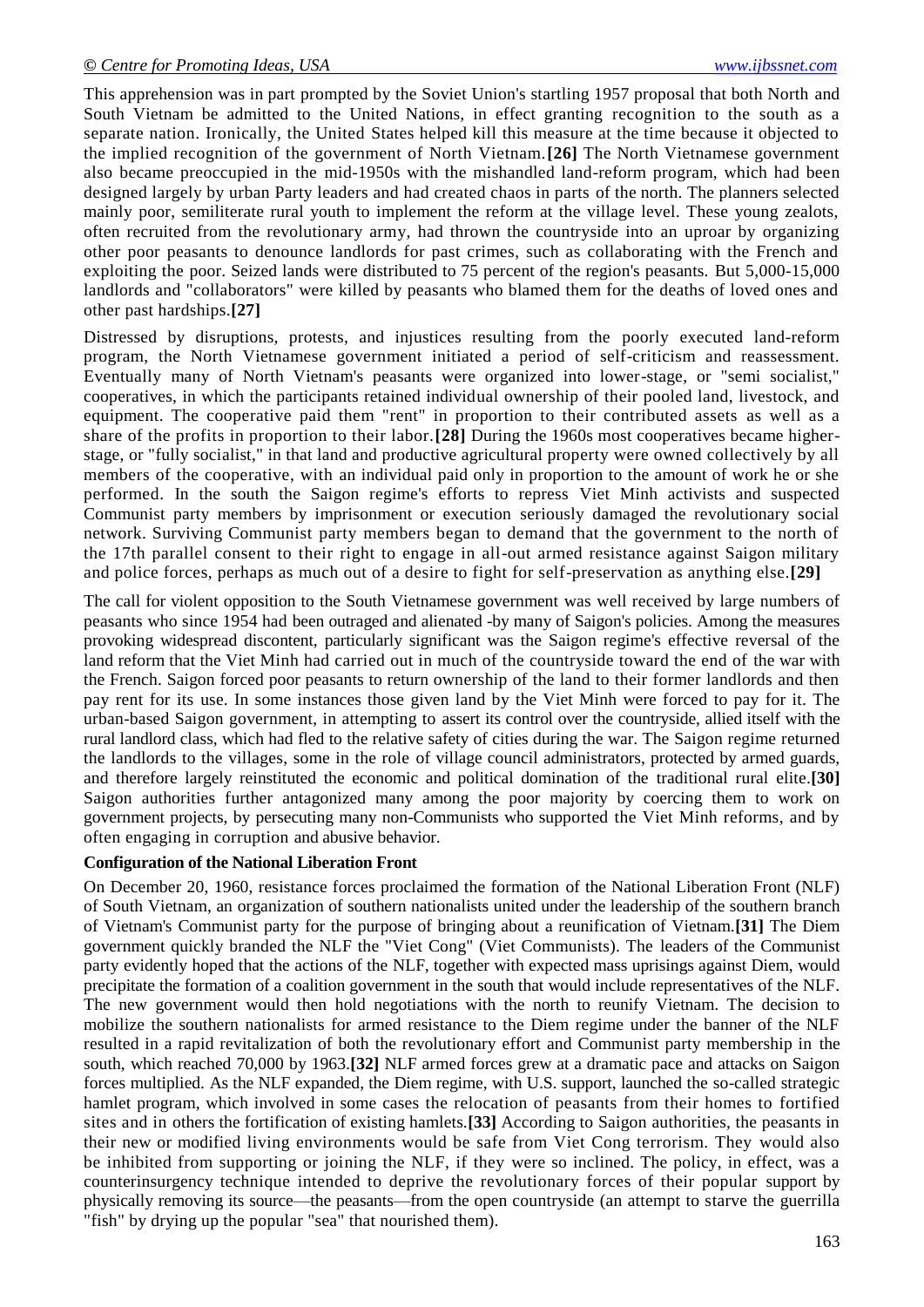However, many peasants resented, being displaced from their ancestral villages and compelled to build hamlets and fortifications so that they could reside under the surveillance of the Saigon regime and be subjected to its coercive measures. The strategic hamlet program was apparently so unpopular with most peas ants that it influenced many to join the NLF. In fact, the ARVN army colonel in charge of implementing the program for the Saigon regime was, throughout the war, secretly a member of the National Liberation; Front **[34]**, and it is very likely he was willing to carry out the policy precisely because of its positive impact on NLF recruitment. Diem favored the Catholic minority, of which he was a member. This orientation prompted opposition from some Buddhists, to which Diem responded characteristically with violent repression. After several Buddhist monks set fire to themselves in further protests in June 1963, Diem's Special Forces, under the command of his brother, donned regular army uniforms and raided several Buddhist pagodas. The counterproductive nature of these actions outraged many ARVN officers, most of whom were at least nominally Buddhists like 80 percent of their com- ; patriots. Saigon's top military leaders most inherited from the French colonial army, also resented Diem's interference in the handling of the war against the NLF.

Fearing the possibility of a military plot against his government, Diem regularly rotated officers around the country so that they could not stay long enough in any one place to organize a conspiracy. But consequently, they also often lacked the time to gain the experience necessary to adapt to one command situation before they were shifted to another. In competency in the military ranks was also heightened by Diem's tendency to promote those he deemed most loyal to him rather than those most able.**[35]** Most important, Diem's regime was clearly losing the war with the NLF. Both Washington and the Saigon general staff decided that Diem had to go. On November 1, 1963, most of Diem's generals, assured of support or at least noninterference by U.S. officials, rebelled against him.**[36]** Diem and his brother were executed the next day. President John F. Kennedy, although anticipating that Diem would be forced out, was reportedly shocked at the news of his killing. But on November 22, 1963, Kennedy was himself assassinated in Dallas.

By the end of 1963, some 15,000 U.S. military advisers were in South Vietnam. Several thousand former Viet Minh had moved south to help organize and strengthen the growing NLF ranks, but these were almost all individuals born in the south who had gone north as Viet Minh soldiers in line with the 1954 peace accords.**[37]** In Saigon, a council of generals replaced Diem, but this was followed by seven changes in leadership during 1964 as Saigon military figures struggled for power. According to Turley **[38]**, Saigon's military leaders were "mostly products of French education and bourgeois families, holdovers of the colonial system who made up the South's anti-Communist elite" and were usually unconcerned with the economic and social hardships of the majority of the population. After Diem, corruption in the military appeared to increase. And the NLF continued to expand its areas of control. U.S. advisers concluded that only largescale U.S. military action could save the Saigon regime.**[39]**

#### **Gigantic U.S. Armed forces Intrusion**

On August 2, 1964, North Vietnamese patrol boats attacked an American destroyer, the Maddox, engaged in close surveillance in the Gulf of Tonkin off the coast of North Vietnam. ARVN units had earlier raided several positions in the area. The patrol boat incident, which inflicted no damage on the U.S. vessel, and a second alleged but unconfirmed incident involving another destroyer two days later, were represented to Congress and the U.S. public as "unprovoked Communist aggression." On August 7, 1964, the U.S. Congress passed the Gulf of Tonkin Resolution (unanimously in the House of Representatives and with only two dissenting votes in the Senate), giving President Lyndon Johnson the power to take whatever military action necessary to defend U.S. forces. This vote constituted the essential congressional authorization for the war in Southeast Asia, and Congress would continue until 1973 to vote appropriations for various aspects of the conflict.**[40]**

164 In February 1965, the United States initiated continuous bombing raids over North Vietnam and by December U.S. troop strength had reached 200,000. Regular North Vietnamese army (People's Army of Vietnam) units were also entering the south along the "Ho Chi Minh Trail" (a network of mountain and jungle paths extending through Laos into Vietnam's central highlands as well as into its southern regions) to assist several hundred thousand National Liberation Front (Viet Cong) fighters organized into village militia, regional defense units, or main combat units. U.S. force levels continued to rise, eventually approaching 500,000 by the end of 1967. The Soviet Union provided the north with weapons, including anti-aircraft missiles, and China contributed weapons and rice. In a highly constrained 1967 South Vietnamese "election" without NLF participation-but in which there were eleven slates of candidates-General Thieu, a former major in the French army who had married into a wealthy Catholic family and converted from Buddhism to Catholicism, and his running mate, General Ky, won with 34.5 percent of the vote.**[41]**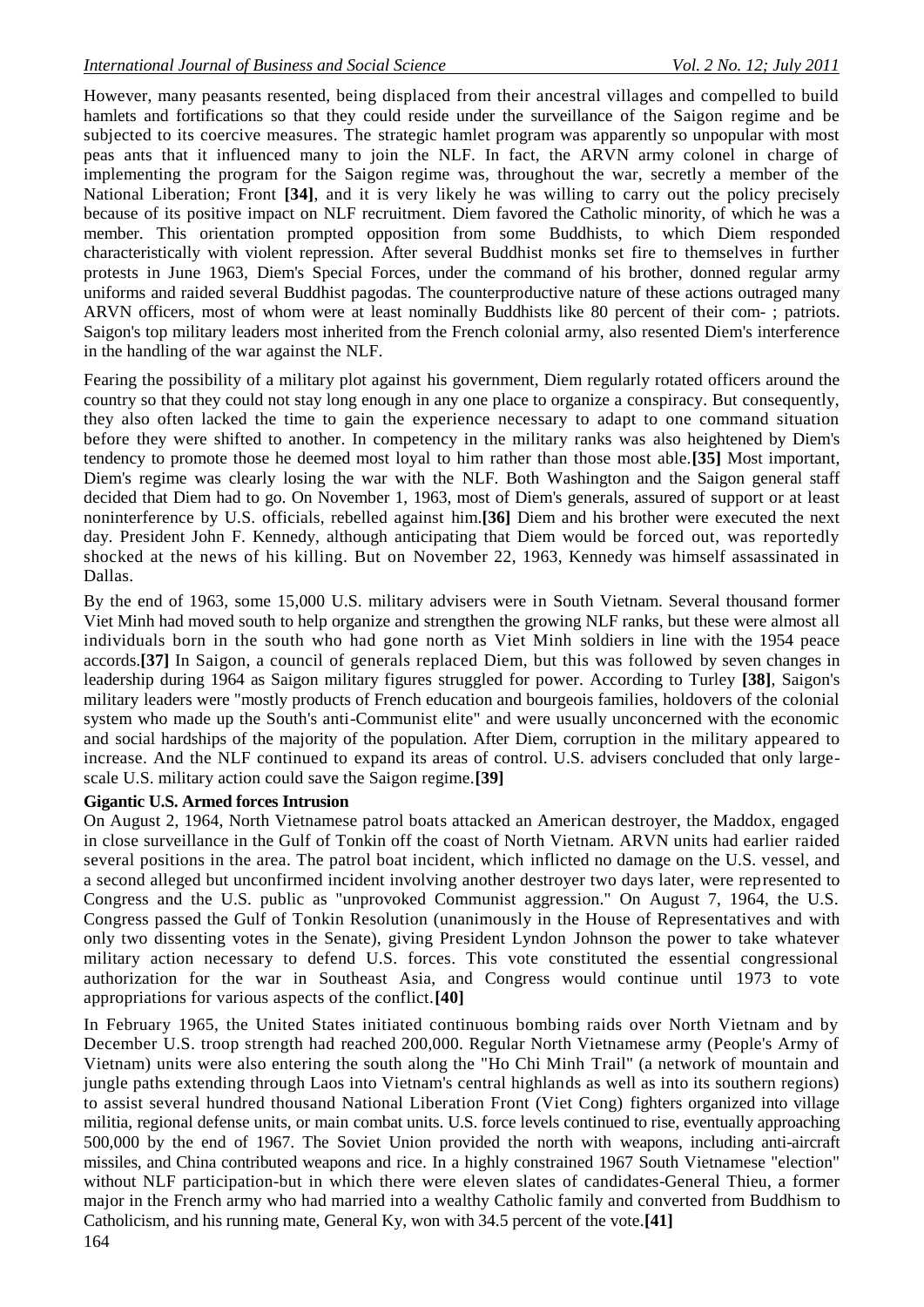Toward the end of that year, U.S. military leaders assured President Johnson and the U.S. public that the war was being won and that enemy forces in the south would be hard pressed to mount any significant attacks. This assessment was highly inaccurate. Communist party leaders devised a plan for an offensive that would significantly affect the course of the war. It was set for the Vietnamese New Year, Tet, and January 31, 1968. The planners of the Tet offensive had several potential goals. The basic ones were to disrupt the Saigon regime's efforts to expand control over the countryside by forcing its forces to fall back toward the cities into defensive positions; to destroy the confidence and sense of security of the Saigon government's urban supporters, who had been long removed from the violence of the war; and to disrupt any plans of the U.S. or Saigon government to launch an invasion of the north. The organizers were also hopeful that Tet would disillusion U.S. governmental and military leaders and the U.S. public and demonstrate that the conflict would last indefinitely if U.S. troops were not withdrawn. The most optimistic potential outcome of the Tet offensive, which few of its planners felt was realistic, was to provoke widespread uprisings throughout the south to bring a quick end to the war and reunify the country before the death of Ho Chi Minh (who was ill and would die in 1969).**[42]**

On January 31 approximately 80,000 National Liberation Front soldiers simultaneously attacked 100 cities and towns (North Vietnamese units took part only in assaults in the northernmost sections of South Vietnam).**[43]** Four thousand NLF fighters invaded Saigon itself, and one unit seized the U.S. embassy before being annihilated. Hue, the old imperial capital, was captured and held for weeks against a tremendous counterattack organized by U.S. and Saigon forces. In the end, all the major cities and towns captured by the NLF were retaken. The NLF suffered as many as 40,000 casualties, a devastation that would take years of recovery. The offensive, however, did weaken Saigon's control over areas of the countryside previously thought to have been secured from the NLF. But probably the most important consequence of Tet was the powerful demoralizing effect it had on the U.S. public and government. Top military leaders who had previously claimed the war was being won now appeared incompetent or deceitful. The war itself seemed destined to go on without end. While Vietnamese revolutionaries were prepared to keep fighting for decades, if necessary, the U.S. public was willing to endure the sacrifices of warfare only if a limit could be set and victory assured.**[44]**

Although virtually all the observable military targets in North Vietnam had been repeatedly bombed, some U.S. political figures called for the use of even greater armed might, such as an invasion of North Vietnam by U.S. forces or even tactical nuclear weapons. However, this demand ignored important realities. The publicly asserted purpose for the U.S. presence in Vietnam was to promote democracy, the expression of the people's will. But the massive resistance to U.S. intervention by millions of Vietnamese, hundreds of thousands of whom perished, suggested that the high level of military violence used was necessary precisely because U.S. policy ran counter to the aspirations of the majority of Vietnamese. Since many of the people of other nations not directly involved in the conflict interpreted the situation in exactly this manner, the U.S. government received very little support from its major allies for its actions in Vietnam. Greater levels of military force might have further isolated the United States. Of critical importance moreover, all the presidents and Congresses of the Vietnam era feared the possibility of direct military intervention by the USSR and China. That could have forced the United States to choose between accepting an enormous military catastrophe for its forces in Vietnam or using nuclear weapons in an attempt to protect them, possibly precipitating world war.

In any case, public opinion in the United States turned decisively against the war after the Tet offensive. The reasons for antiwar sentiment varied greatly. Some who voted for peace candidates in the 1968 presidential primary campaign (Eugene McCarthy and Robert Kennedy, who was assassinated after winning the California Democratic Primary) felt the war was an immoral intervention. Others supported antiwar candidates out of a belief that U.S. armed forces were not allowed to use all their potential destructive might to win the war.**[45]** But clearly, after 1968 the majority of Americans demanded an end to the conflict. Richard Nixon, inaugurated president in January 1969, pledged to end the war "with honor." Thirty thousand Americans had died in Southeast Asia before Nixon took office and more than 26,000 would perish before the final U.S. departure in 1975. Nixon's approach to ending the war involved greatly increasing the size and level of armament of the Saigon armed forces while at the same time gradually withdrawing U.S. units. This process was referred to as Victnamization. Another aspect of the Nixon plan involved threats and massive bombing attacks If against the North Vietnamese to pressure concessions during negotiations.**[46]**

### **1973 Peace Concord**

The peace agreement worked out between the Nixon administrations. And the government of North Vietnam permitted North Vietnamese] troops to remain in place in South Vietnam.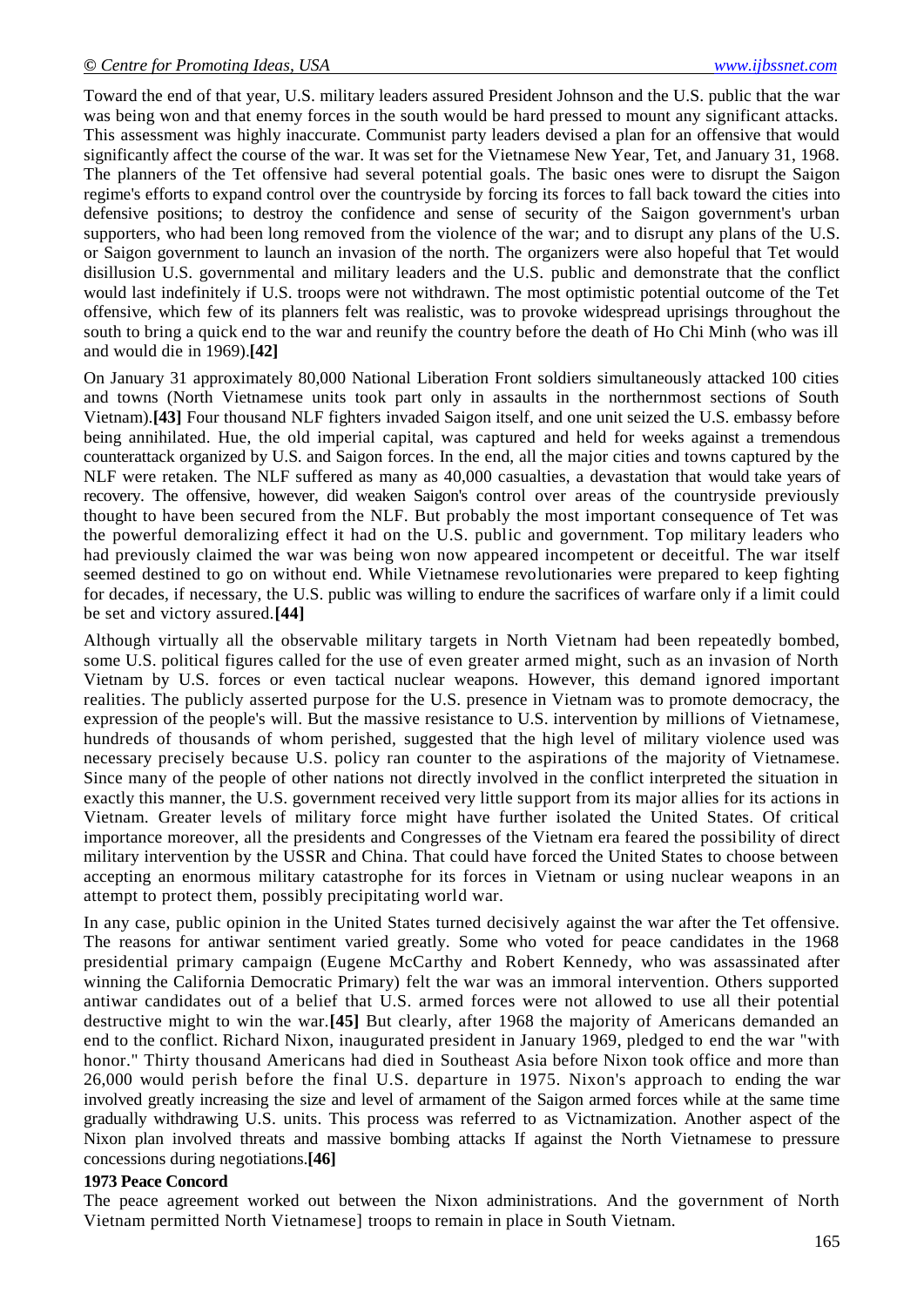The Saigon government of President Thieu (the North Vietnamese and the NLF had dropped the demand that Thieu be ousted as part of a peace agreement) was to enter into negotiations with the National Liberation Front's "Provisional Revolutionary Government" to form a coalition government in South Vietnam. The provisional government would, in turn, negotiate the possibility of reunification with the north. In essence, the peace agreement was very much in line with what the National Liberation. Front had hoped to achieve when taking up arms in the early 1960s. Thieu and many in his Saigon government were outraged by the peace accords.**[47]** Nixon promised Thieu that any Communist offensive in violation of the treaty would be countered with massive U.S. air attacks. Saigon's own air force was, at the time, the fourth largest in the world.**[48]** Thieu, who ignored the cease-fire in certain areas of South Vietnam, ordered the Saigon army to begin attacking NLF units and seizing territory. His plan was evidently to expand the land area (and population) under his control gradually until that held by the National Liberation Front was insignificant, thereby making the formation of a coalition government appear unnecessary.**[49]**

The Communist-led forces, however, had expanded the Ho Chi Minh Trail and were pouring equipment and men into the south in preparation for the final campaign to reunify Vietnam. The offensive was launched in earnest in March 1975 with the expectation that a year's fighting might be necessary. Since Nixon had previously been forced to resign in disgrace (in August 1974) over the Watergate Affair, and the U.S. Congress had proceeded to ban any further U.S. military action in Southeast Asia, including air attacks, Saigon's forces were on their own. Initial Communist victories in Vietnam's central highlands precipitated an ARVN retreat, which turned into a rout. As ARVN generals and some other officers fled the country with whatever wealth they had accumulated, enlisted soldiers surrendered or changed into civilian clothes and simply went home.**[50]** With the exception of a few South Vietnamese army and air units, the startlingly sudden collapse of Saigon's forces in the face of the determined advance of their opponents appeared to testify to the inherent weakness, artificiality, and moral shallowness of the Saigon government. Communist-led forces accepted the surrender of Saigon on April 30, 1975, and renamed it Ho Chi Minh City. The two halves of Vietnam, separated at the 17th parallel since the 1954 Geneva Accords, were then once again joined into a single nation. In retaliation for the Communist offensive, the United States canceled proposed assistance and enforced an economically damaging trade embargo on Vietnam, still in effect in 1991.

### **After effects and correlated maturities**

Following the fall of Saigon and the reunification of Vietnam in April 1975, at least 200,000 former South Vietnamese government officials and army officers were sent to "reeducation camps" for periods generally ranging from a few months to several years. Upon release, many of these men and their families joined the more than 1 million people who had left Vietnam after the end of the war.

After years of destruction, Vietnam was left with staggering problems. The tasks of repairing war damage, clearing unexploded mines and bombs, and coping with the medical and ecological catastrophe caused by the spreading of thousands of tons of herbicides over the countryside (the U.S. military had attempted to defoliate large areas to reveal or inhibit the movement of enemy forces) retarded development of the economy. The country also had to care for hundreds of thousands of injured soldiers and civilians and thousands of war orphans. Inefficiency, over centralization, and corruption created further problems in administrative and economic functions. Population growth of 3 percent per year put additional strains on resources.

Vietnam never received the several billion dollars in aid from the United States that was part of the 1973 peace settlement (the U.S. view was that the agreements had been broken, so assistance was no longer merited). And Vietnam was soon further burdened with the cost of its invasion and military operations in Cambodia after December 1978 and of defending against a punitive attack from Cambodia's ally, China, in 1979. After 1988, Vietnam's leaders attempted to improve economic performance by allowing increased private business activity geared to public (market) demand and by permitting peasants to lease substantial amounts of land on a long-term basis (fifteen to thirty years) to farm for personal profit. By 1990, the free-market-oriented reforms had contributed to a very significant improvement in the Vietnamese economy. Inflation rates dramatically declined, as did the number of Vietnamese departing the country for economic reasons **[50a]**. And Vietnam became the world's third-leading rice-exporting nation, after Thailand and the United States. A possible end to the U.S. trade embargo against Vietnam, originally established in 1975, offered the prospects of further major gains in the economic situation. U.S. treatment of Vietnam after 1975 tended to be relatively punitive. The officially stated U.S. government conditions for considering the establishment of diplomatic and commercial relations with Vietnam were the removal of Vietnamese troops from Cambodia (where they had intervened in 1978) and the formulation of a peace settlement there freedom for all remaining political prisoners, permission to leave Vietnam for any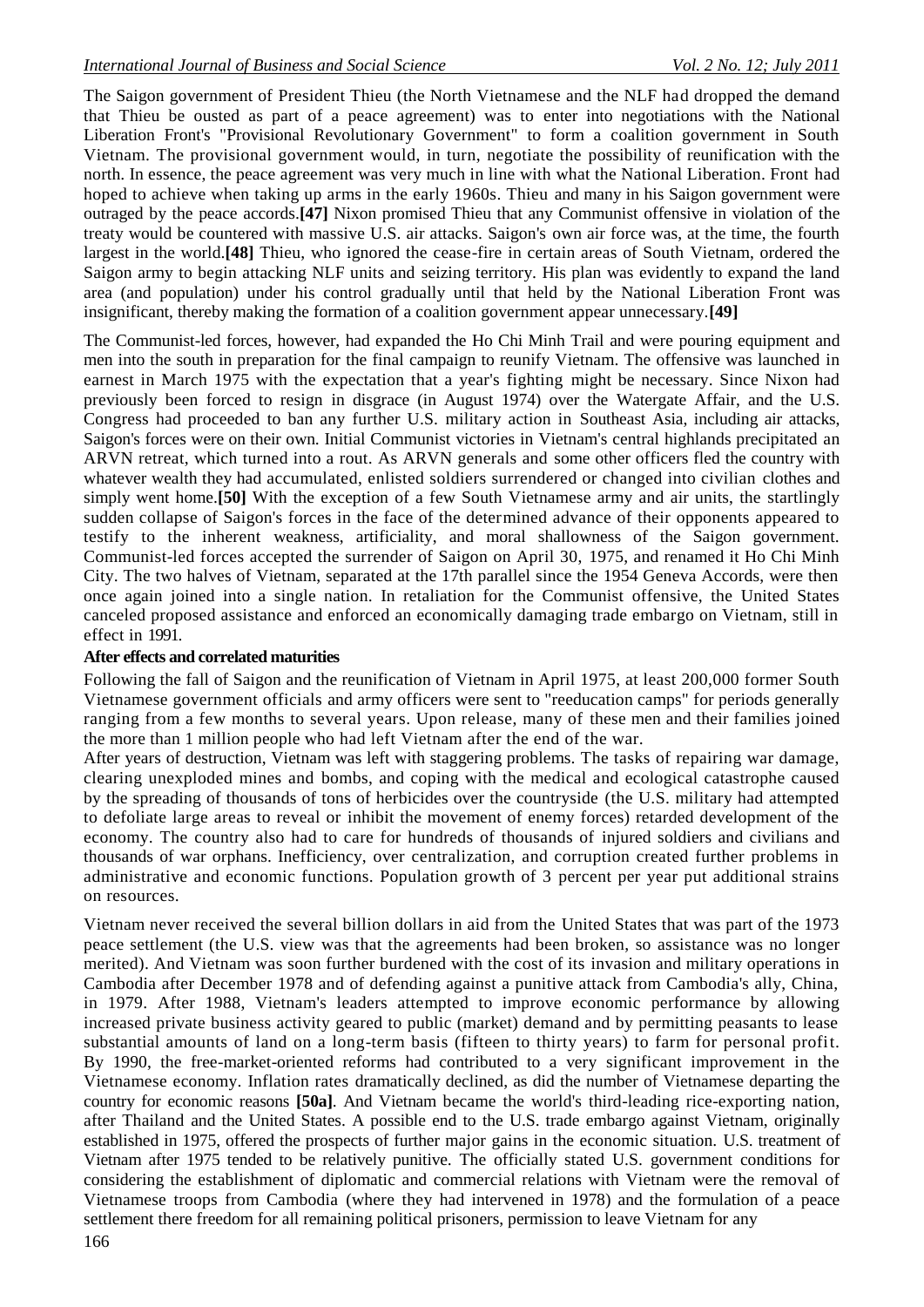Amerasians offspring of U.S. citizens, and assistance ml resolving questions concerning 2,303 U.S. personnel still listed as missing in action (MIA) in 1990. The MIA issue was of considerable emotional significance in the United States, and opinion surveys indicated that a majority of U.S. citizens, especially Vietnam veterans, believed MI As were still alive in Vietnam. But according to U.S. government officials, no reports off supposed MIA sightings were ever confirmed after investigation, at least up to 1990, and most Vietnamese had long given up hope of finding the remains of their own thousands of loved ones who were also MIA after the war. Most U.S. authorities surmised that the persons some Vietnamese refugees reported as Americans in Vietnam were either Eastern Europeans or Amerasians. In any case, attitude surveys also showed that by 1990 many more U.S. citizens favored than opposed reestablishing relations with Vietnam.

In the same way Laos, to the west of Vietnam, a country of 4 million, had been plagued by civil war among right-wing, neutralist, and leftist factions and had experienced French and U.S. military interventions since World War II. The leftist forces, the Pathet Lao, were originally trained by the Viet Minh and adopted much of the Viet Minh organizational structure in the areas they controlled, mostly the regions bordering the northern part of Vietnam.**[51]** In 1973, a cease-fire was negotiated and a neutral coalition government assumed power. Later the Pathet Lao movement, enjoying organizational networks and support among many of the country's peasants, inspired local seizures of power by "people's committees," followed by elections, which forced the abdication of the Laotian king and resulted in the establishment on December 2, 1975, of the Communist-led People's Democratic Republic of Laos.**[52]**

Further On April 17, 1975, two weeks before the end of the Vietnam conflict, the Khmer Rouge (Red Khmer, or Red Cambodians) captured the capital of Cambodia, Phnom Penh. The Cambodian Communist movement had developed with Viet Minh assistance during the French Indochina War. At the Geneva Conference, however, the Cambodian Communists (as well as the Laotian Party) had been left out of the peace accords, a fact some Cambodians blamed on the Viet Minh.**[53]** Cambodian Communist displeasure with the Vietnamese increased because the Vietnamese Communist forces were reluctant to help arm the Khmer Rouge in its efforts to topple the non-Communist Cambodian government of Prince Sihanouk. Sihanouk, who had helped lead Cambodia to independence from French colonial rule in 1953 through a negotiation process, had tried to keep his nation relatively neutral regarding the conflicts in Vietnam. The prince, however, was critical of U.S. intervention and had permitted the Vietnamese National Liberation Front and North Vietnamese units to use Cambodian territory for base camps and storage of food and war materiel.

Whereas many members of the original Cambodian Communist party had taken refuge in North Vietnam after the Geneva Accords in 1954, another faction, formed mainly by Cambodian students radicalized while studying in France, returned to Cambodia with an ideology that combined ultra nationalism with some extreme-Maoist concepts. The intense nationalist orientation of this group, led by individuals such as Saloth Saar (later called Pol Pot), was reflected in its hostility not only to European and U.S. influences but also to the Vietnamese, who in the late eighteenth century had deprived Cambodia of the Mekong Delta area. Inspired by their interpretation of Mao's concepts, Pol Pot Communists intended to depopulate what they viewed as the "parasitic" and "corrupt" cities and then organize the people into rural farming collectives. The neutralist Prince Sihanouk, however, was also threatened from the Right. His establishment of diplomatic relations with the National Liberation Front's Provisional Revolutionary Government of South Vietnam disturbed conservative Cambodian generals, government officials, and businessmen. Many in these groups, along with thousands of other urban Cambodians, advocated allying Cambodia with the United States' and anticipated that such a move would result in a beneficial massive infusion of U.S. assistance. On March 18, 1970, while Prince Sihanouk was out of the country, General Lon Nol seized control of the government and proceeded to establish himself as chief executive **[54]** The Lon Nol government soon became total dependent on U.S. economic and military aid and air power for survival

On April 29, 1970, President Nixon ordered U.S. military force accompanied by South Vietnamese troops, into Cambodia for sixty days to destroy North Vietnamese and National Liberation Front supplies and bases in order both to provide the Saigon government with more time to build its forces and to shield remaining U.S. units in Vietnam from major attacks before their final departure.**[55]**Vietnamese Communist forces responded by moving large amount of equipment away from invaded territory and occupied large interior sections of Cambodia, which they soon turned over to the Khmer Rouge The U.S. invasion and simultaneous massive bombing campaign drove tens of thousands of Cambodians into the ranks of the Khmer Rouge and strengthened the ultra nationalist faction in the Cambodian Communist party, which benefited from the intensified hatred of foreign.**[56]** Because the U.S.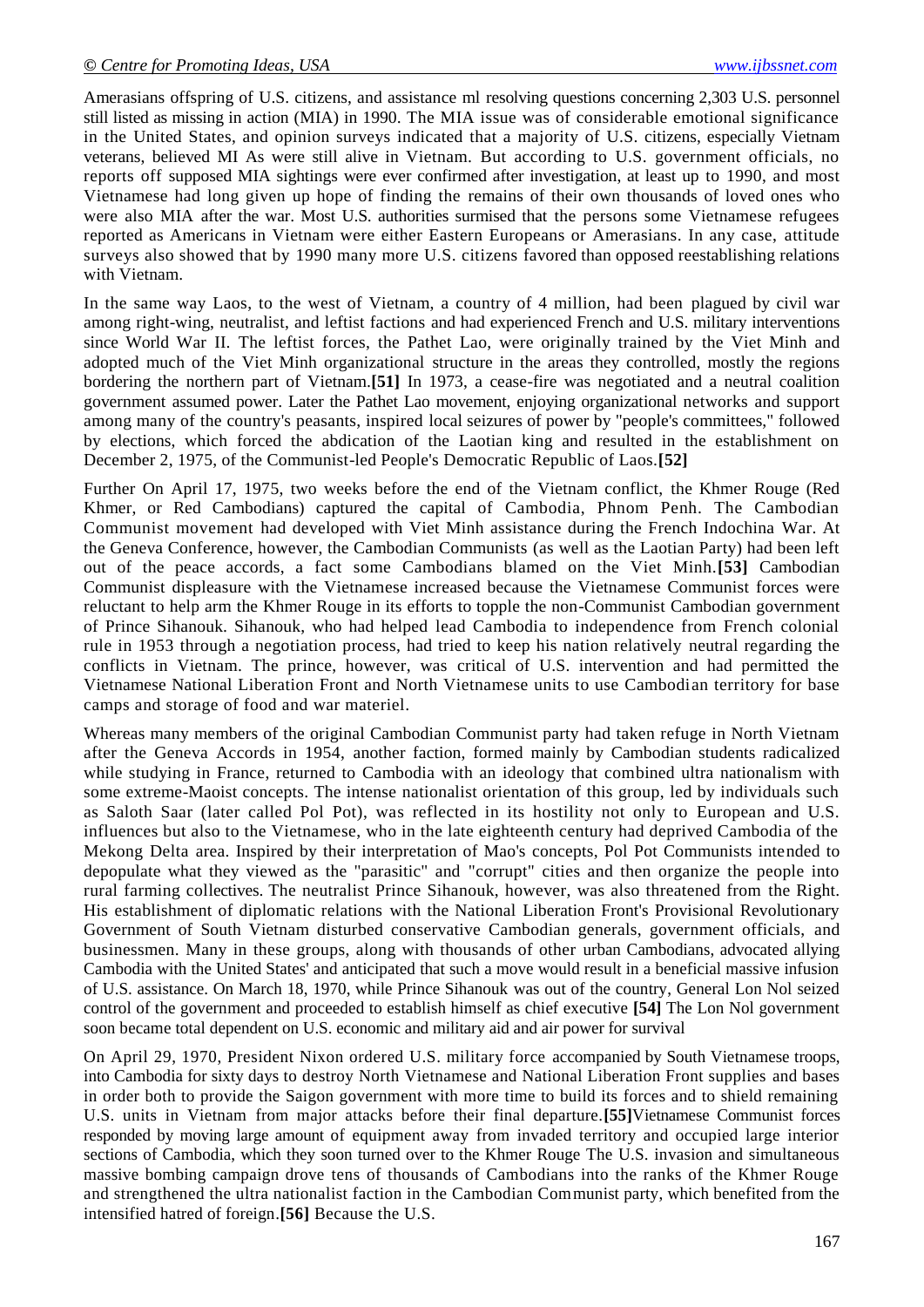Congress had banned bombing Cambodia in August 1973, U.S. air power was not available to slow the Communists' 1975 "final offensive." General Lon Nol fled to Hawaii on April 1. Phnom Penh fell on April 17. The Khmer Rouge, dominated by Pol Pot, quickly moved hundreds of thousands of urban Cambodians to agricultural settlements; killed thousands accused of supporting Lon Nol and the Americans, and purged and executed thousands of Cambodian Communists thought to be "contaminated" by Vietnamese influence. In addition to those killed in fighting during 1970-1975, many more (estimates range from several hundred thousand to more than over 1 million, out of Cambodia's 8million population) died between 1975 and 1979 from persecution, starvation, or disease.**[57]** After the fall of Phnom Penh, Khmer Rouge units began attacking Vietnamese communities in border areas to the west of Saigon, possibly hoping to evict the Vietnamese from territories that 200 years earlier had belonged to Cambodia. After repeated assaults and failed negotiations, Vietnamese military forces invaded Cambodia on December 25 1978, accompanied by thousands of Cambodian Communists opposed to the Pol Pot regime. The Vietnamese offered three major reasons *for* their occupation of Cambodia, including providing protection for Viet- namese civilians from Khmer Rouge border attacks, preventing the possibility of a two-front war with the Khmer Rouge attacking from west of Saigon and the Chinese, Cambodia's ally, attacking from the north, and halting the brutality of the Pol Pot extremists.**[58]** In retaliation for the Vietnamese occupation of Cambodia, the Chinese attacked the northern section of Vietnam in February 1979 and after reportedly suffering considerable losses, withdrew.

Despite the opposition of the United States, China, and most members of the United Nations, Vietnamese forces, harassed by Khmer Rouge and some non-Communist Cambodian guerrillas, remained in Cambodia for over a decade. Finally, after negotiations involving several Cambodian factions and representatives of Vietnam and China, a tentative agreement was reached to end the war. The pact centered on the establishment of a coalition government of national unity. Vietnamese leaders announced that all their remaining troops would leave Cambodia by the end of September 1989*.***[59]** Vietnam's intervention in Cambodia, although at least partially achieving the original aims, had cost the Vietnamese 18,000 killed and 37,000 wounded*.***[60]** The Cambodian peace negotiations, however, repeatedly broke down, leading to renewed civil war. The coalition-of three Cambodian organizations (of which the Khmer Rouge was by far the largest and militarily 'most effective), supported by China and the United States, opposed the Vietnamese-backed Cambodian government in Phnom Penh. But in the face of mounting successes by the Khmer Rouge, the U.S. government, apparently fearing that this movement, already held responsible for over: a million deaths, could again seize power with the aid of its indirect U.S. assistance, dramatically shifted its position in July 1990.

The Bush: administration withdrew its previous diplomatic recognition for the anti- Vietnamese Cambodian rebel alliance and stopped referring to the Cambodian government as a puppet of Vietnam. Instead the United States agreed to negotiate with Vietnam (for the first time since 1975) in an effort to bring about an end both to the Cambodian conflict and to the threat of the establishment of a new brutal regime in that nation. It means the prime unifying motivation for revolution in Vietnam was the goal of throwing off perceived foreign subjugation. The Vietnamese people for hundreds of years manifested a desire for independence in Rebellions and wars against a multitude of enemies, taking on and often defeating Chinese armies, the forces of Kublai Khan, and numerous other foes before the twentieth century. Vietnamese nationalism, although temporarily checked by the modern weaponry of Western nations, experienced a rapid resurgence in the 1920s and, heightened further by colonial repression, contributed greatly to the development the revolution

Frustrated nationalist aspirations, along with widespread economic hardships, were a major source of mass discontent and a basis for popular participation in revolution. Traditional inequalities present in Vietnamese society had occasionally spurred rebellions against the big landlords -and the exploitation and oppression of the mandarin elite. In many ways the French colonization of Vietnam, while elevating a small percentage of the Vietnamese to great wealth and extending the benefits of Western education and technology to a larger minority, brought dislocation, a loss of self-sufficiency, and dependence on the world market to much of the peasantry. Many rural residents were transformed into property less tenant farmers, plantation workers, or mine or factory laborers. Downturns in the world economy meant lower prices for\* exports and hardships for those at the bottom of Vietnam's economic pyramid. Occupying powers so disrupted agriculture during World War II that mass starvation occurred in the northern half of Vietnam. This disaster greatly intensified hostility against the French and the Japanese and against those Vietnamese who supported the foreigners. During the twentieth century, a small percentage of Vietnamese obtained access to the French colonial educational system and some even studied in France itself.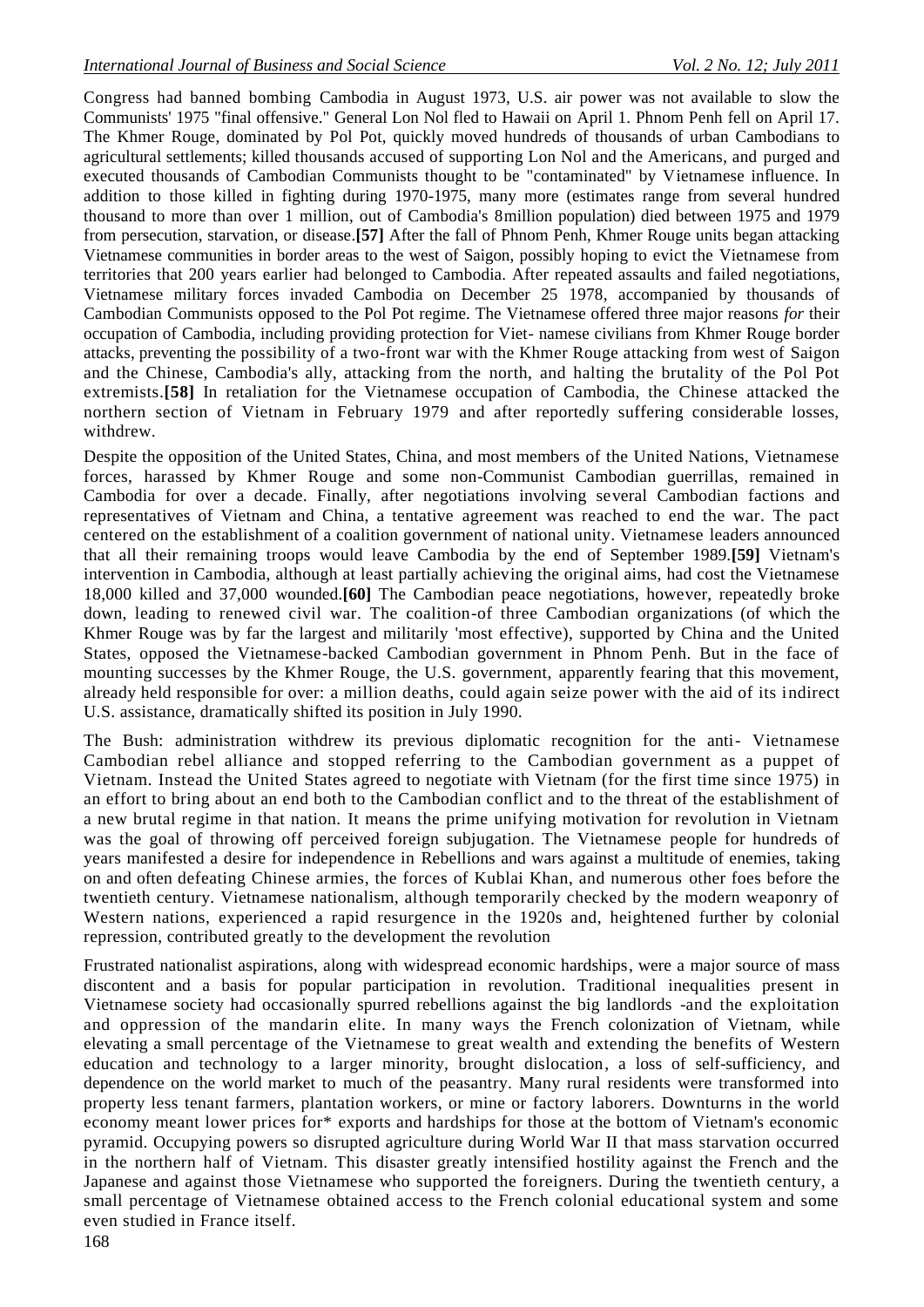After the 1920s, at least three major divisions could be identified among the educated. First, French colonization had generated a small but significant Francophile elite among the Vietnamese, including large landowners, some members of the Catholic minority, officers in the Vietnamese colonial army, which was organized and trained by the French, and some businessmen. These individuals supported close ties with France, if not outright colonial status, and hundreds were granted French as well as Vietnamese citizenship. Most members of this group would transfer allegiance to the United States after the French defeat in the 1946-1954 war.

A second elite element claimed the title "nationalist" (that is, they claimed to be neither front men for a foreign power nor Communists) but was anti-Communists or at least non-Communists. Ngo Dinh Diem, wealthy and French educated, was viewed as a nationalist by virtue of his resignation from Emperor Bao Dai's French puppet administration during the 1930s. But Diem represented the limited appeal of this type of nationalist to most Vietnamese. Self-centered and dictatorial, he and his supporters manifested little interest in the welfare of the majority of the population and appeared even less concerned with paying attention to popular views and national aspirations. Reflecting this approach, the Diem regime not only did little to redistribute wealth toward the masses but even reversed landdistribution programs set in motion by the Viet Minh. The lack of a commitment to social revolution reduced the appeal of non-Communist nationalists to the peasants, and sponsorship by foreign powers undermined their claims to nationalism.

The third elite element to develop in Vietnam during the 1920s and 1930s was composed of Marxistoriented, largely urban, middle-class, educated individuals who in 1930 unified most of their various groups into the Indochinese Communist party. Ho Chi Minh did more than anyone else to organize the ICP and develop its basic revolutionary program. The ICP fused traditionally fierce and resilient Vietnamese nationalism with Marxist-Leninist concepts. The result was an ideology that called for both the defeat of "imperialism" (meaning the attainment of true independence for Vietnam) and the defeat of "feudalism" (social revolution involving redistribution of wealth and abandonment of the remaining oppressive aspects of Confucian culture). The Party's reform program, including land redistribution to poor and landless peasants, won broad support in the countryside and provided the basis, along with nationalism, for mass membership in organizations tied to and coordinated by the ICP. Eventually the ICP, accepting Ho Chi Minh's position, put primary emphasis on achieving independence from foreign domination.

*During* the period of revolutionary conflict, the antirevolutionary state apparatus was always flawed in terms of its legitimacy to govern the Vietnamese people because it was either the creation of some foreign power or dependent on foreign support for its existence. From the early 1930s to 1955, the playboy emperor, Bao Dai, occupied the role of puppet for whichever outside power was paying the bills. Diem, dependent on U.S. economic and military aid, which was used to suppress revolutionaries and Buddhist religious leaders alike, also failed to gain the respect, much less the support, of most Vietnamese. The succession of generals who followed Diem, including General Thieu during 1967-1975, had previously served in the French colonial army, and some succeeded in greatly enriching themselves during their periods of military and governmental service.

The coercive and administrative capabilities of the antirevolutionary state in Vietnam fluctuated over time. On paper these were high at the time of the victorious Communist offensive in 1975. Saigon had 1 million men under arms and outnumbered its adversaries in the south by about 3 to 1. But South Vietnam's army was, especially by 1975, riddled with corruption. After the final departure of U.S. combat troops in 1973, the South Vietnamese economy went into a decline, deprived of its U.S. military customers for shop goods, bars, drugs, and prostitutes. Urban unemployment rose to 40 percent and inflation increased. Many Saigon officers embezzled army funds and even charged "tolls" for other itary units to cross through areas their garrisons controlled. By 1975 the large majority of South Vietnam's enlisted soldiers were not earning enough to support their families and morale was low.**[61]** Once deprived of its unconditional US support, the Saigon government and military could hardly withstand the onslaught of highly motivated revolutionary forces.

# *Conclusion*

The developing Vietnamese revolution experienced periodic windows of permissiveness" regarding the larger world context and involvement of other nations in Vietnam's affairs. The 1936-1939 Popular Front government in France precipitated the release of many ICP members from Vietnamese prisons and presented an opportunity for the ICP to organize openly after earlier repression.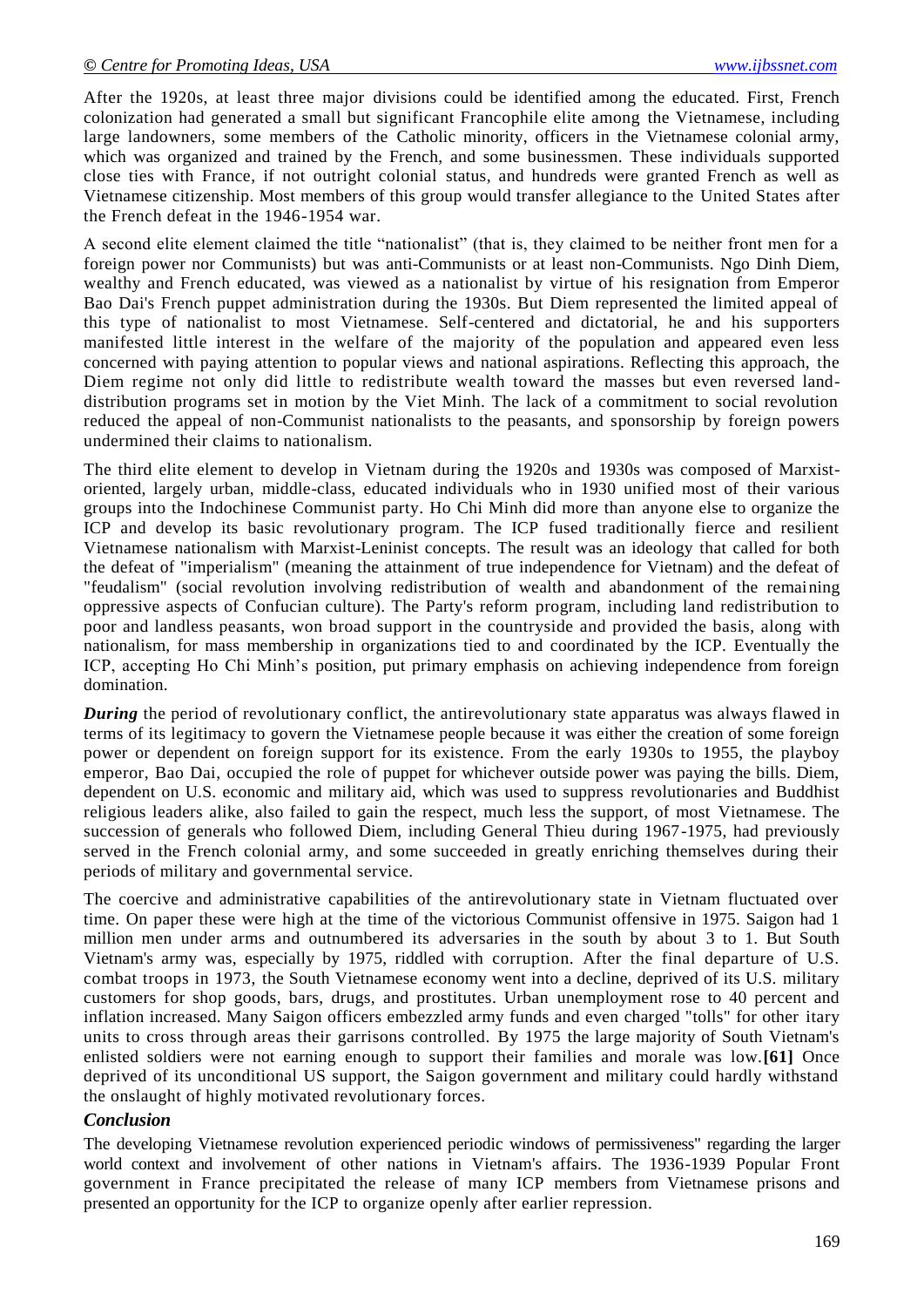The Japanese overthrow of French colonial authority in March 1945 provided the Viet Minh with a fivemonth period of relative freedom of movement in the countryside, during which base areas and the foundations of the revolutionary armed forces were securely established. The several weeks, between the mid-August surrender of the Japanese and the arrival of Chinese and British (and later French) occupation forces provided the maximum favorable conditions for revolutionary insurrections. These were carried out with virtually no resistance from the demoralized Japanese in more than sixty Vietnamese cities. After that time, the huge coercive power of the French (400,000 Vietnamese killed during 1946- 1954) and the even more massive military strength of the United States (over 1 million Vietnamese dead between 1956 and 1975) were inadequate to reverse a revolution that long before had succeeded in achieving widespread popular support. The steadily declining commitment of the U.S. government to supporting the Saigon regime after 1973 resulted in nonintervention during the spring 1975 Communist offensive and a relatively quick end to the military conflict. Anyway, the war of Vietnam neither side was the winner or master of dark horse. The American and Vietnamese fought together however the lawful one is the most hurt one. That was a well heeled man conflict but an underprivileged and deprived men exchange blows. USA pulled out from the war as soon as both poles signed the Paris Peace Accord. North Vietnam captured South Vietnam and she turned out to be the communist.

# *References*

**1.** Khanh Huynh Kim (1982), Vietnamese Communism 1925-1945 Ithaca: Cornell University Press PP.12-20

- **2.** McAlister, John T, Jr (1969). Vietnam: The Origins of Revolution, New York: Knopf PP.15-19
- **3.** Giap, Vo Nguyen (1962). People's War, People's Army Praeger: New York PP.17-26
- **4.** Khanh, Huynh Kim (1982), Vietnamese Communism 1925-1945, Ithaca: Cornell University Press P.109

**5.** Ibid PP.11-19

**6.** Ibid P.309

**7.** Wolf Eric (1969) Peasants wars of 20<sup>th</sup> Century New York: Harper and Row PP. 99-111

**8.** Dunn, John D.(1972) Modern Revolutions Cambridge, UK Cambridge University Press PP.43-57

**9.**Khanh, Huynh Kim (1982) Vietnamese Communism 1925-1945 Ithaca Cornell University Press PP.120-127

**10.** McAllister, John T.Jr.(1969) Vietnam: The Origins of Revolution New York Knopf PP.132-135

**11.** Karnow Stanley (1983) Vietnam a History New York Viking PP.120-135

**12.** Khanh Huynh Kim (1982) Vietnamese Communism: 1925 -1945. Ithaca Cornell University Press PP. 94-97

**13.**McAlistar, John T, Jr. (1969) Vietnam the Origins of Revolution New York Knopf PP.119-127

**14.**Karnow, Stanley (1983) Vietnam: A History New York Viking P.153

**15.**Ibid P.100

**16.** Lacouture, Jean (1968) Hochi Min: A Political Biography New York Random House PP. 5-13

**17.**Moise, Edwin E. (1983) Land Reform in China and Vietnam. China and Vietnam Chapel Hill University of North Carolina press PP.

- 18.Karnow, Stanley (1983). Vietnam: A History.NewYork Viking P.180 & Karnow, Stanley 1990),"Hanoi's Legendary General Gap Remembers,"N.Y.Times Magazine, June 24
- **19. (a)** Karnow, Stanley (1983) Vietnam: A History New York Viking PP.170-172

 **(b)** Turley, William S (1986). The Second Indochina War Boulder: West View PP.145-149

**20.** Ibid PP.135-150

**21.**Karnow, Stanley (1990), Vietnam: A History .New York Viking PP.125-131

**22. (a)**Lacouture, Jean (1968).Ho chi Minh: A Political Biography; New York: Random House PP.163- 169

**(b)** McAllister John T, Jr. (1969) Vietnam: The Origins of Revolution New York Knopf PP.55-59

**23.**Turkey William S (1986) The Second Indochina War Boulder: West View P.11

**24.** Karnow, Stanley (1983) Vietnam: A History New York Viking

**25.**Turkey William S (1986). The Second Indochina war Boulder: West View PP.18-26 and 31-33

**26.**Karnow, Stanley (1983) Vietnam: A History New York Viking PP. 80-86

**27.**Moise, Edwin E. (1983). Land Reform in China and Vietnam, Chapel Hill: University of North Carolina Press PP.17-34